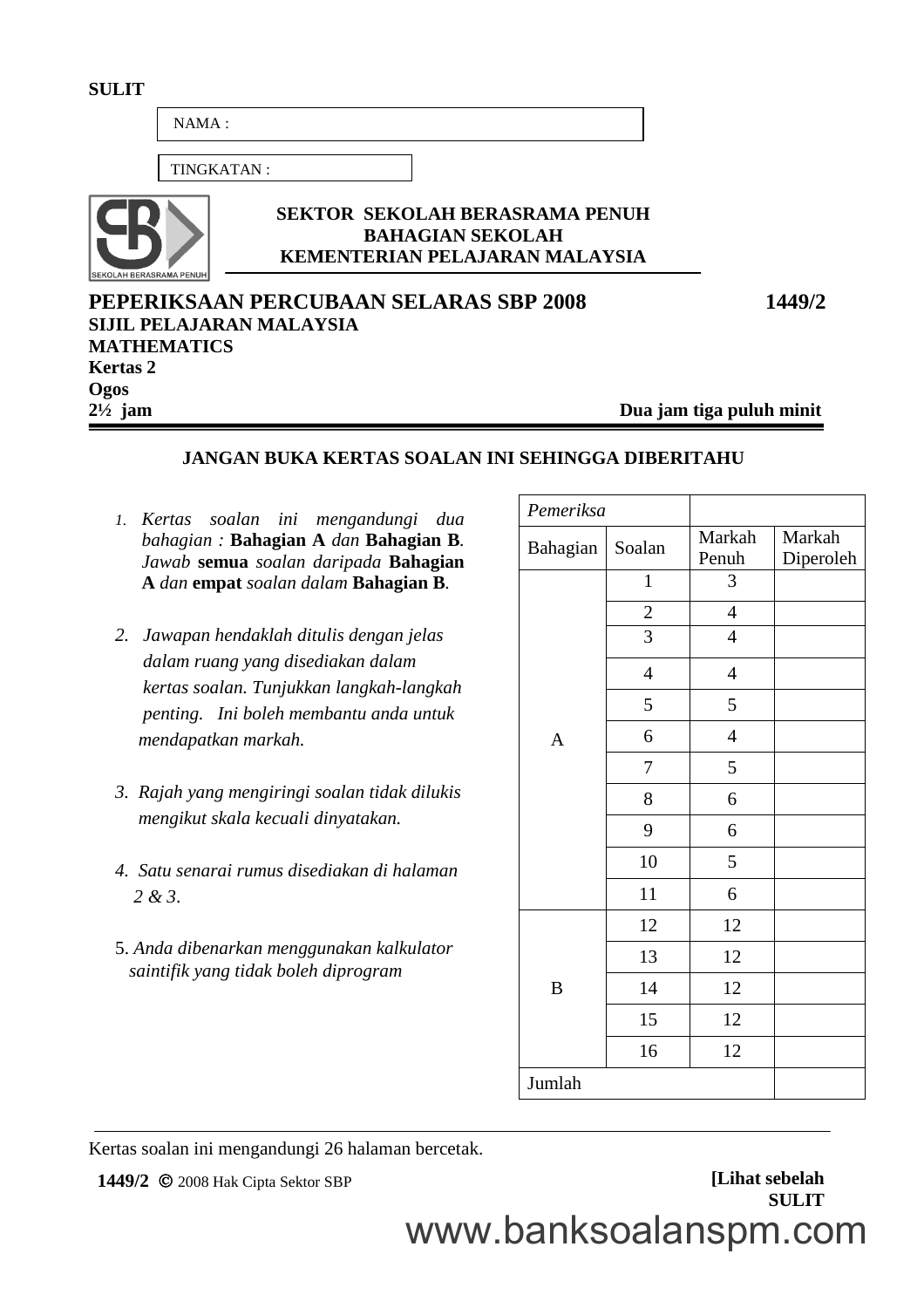#### **MATHEMATICAL FORMULAE**

*The following formulae may be helpful in answering the questions. The symbols given are the ones commonly used.*

#### **RELATIONS**

J

1  $a^m$  **x**  $a^n = a^{m+n}$ 2  $a^m \div a^n = a^{m-n}$ 3  $(a^m)^n = a^{mn}$ 4  $A^{-1} =$ *ad bc* 1  $\overline{\phantom{a}}$ J  $\setminus$  $\overline{\phantom{a}}$  $\setminus$ ſ  $\overline{a}$  $\overline{a}$ *c a d b* 5 Distance =  $\sqrt{(x_2 - x_1)^2 + (y_2 - y_1)^2}$ 6 Midpoint,  $(x, y) = \left| \frac{x_1 + x_2}{2}, \frac{y_1 + y_2}{2} \right|$  $\left(\frac{x_1 + x_2}{2}, \frac{y_1 + y_2}{2}\right)$ L  $\begin{cases} x_1 + x_2 & y_1 + \end{cases}$ 2 , 2  $x_1 + x_2$   $y_1 + y_2$  $7$  Average speed =  $distance$  travelled  $8$  Mean =  $9$  Mean = 10 Pythagoras Theorem  $c^2 = a^2 + b^2$ 11  $P(A) = \frac{1}{2}$  $(S)$  $(A)$ *n S n A* 12  $P(A') = 1 - P(A)$ 13  $m =$ 2  $\lambda_1$ 2  $y_1$  $x_2 - x$  $y_2 - y$ -sum of data number of data sum of (class mark  $\times$  frequency) sum of frequencies time taken

14  $m = -\frac{y\text{-intercept}}{y}$ *x*-intercept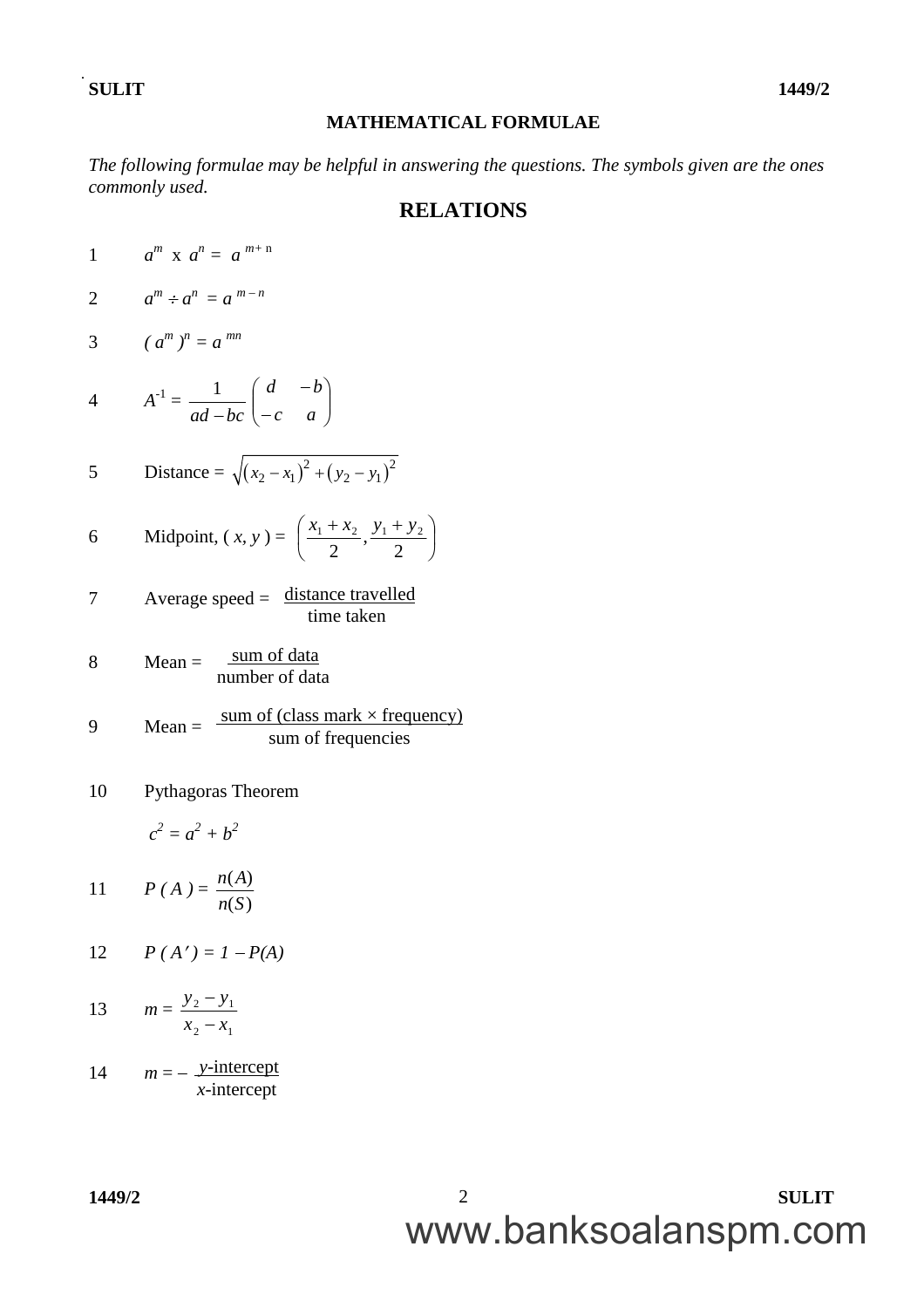### **SHAPES AND SPACE**

Area of trapezium = 
$$
\frac{1}{2}
$$
 × sum of parallel sides × height  
\n2 Circumference of circle =  $\pi d = 2\pi r$   
\n4 Curve surface area of cylinder =  $2\pi rh$   
\n5 Surface area of sphere =  $4\pi r^2$   
\n6 Volume of right prism = cross sectional area × length  
\n7 Volume of cylinder =  $\pi r^2 h$   
\n8 Volume of cone =  $\frac{1}{3}\pi r^2 h$   
\n9 Volume of sphere =  $\frac{4}{3}\pi r^3$   
\n10 Volume of right pyramid =  $\frac{1}{3}$  × base area × height  
\n11 Sum of interior angles of a polygon =  $(n-2)$  × 180°  
\n12 arc length  
\n13 area of sector = angle subtended at centre  
\n14 Area of circle =  $\frac{4R}{3}$   
\n15 Area of image =  $k^2$  × area of object

**1449/2 [Lihat sebelah SULIT** www.banksoalanspm.com3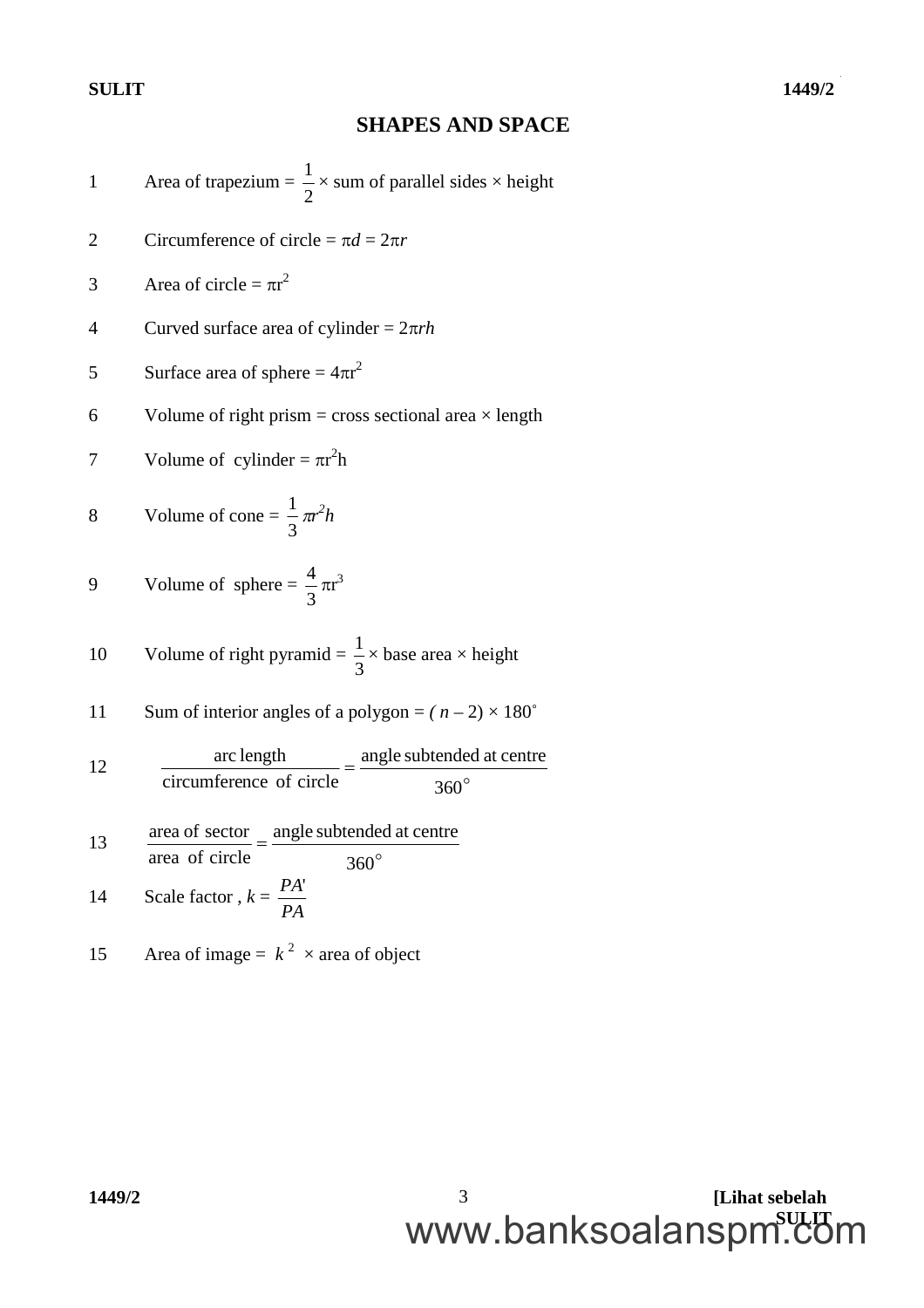

*For Examiner's Only*

[ 3 *marks*]

#### **Section A**

#### [52 *marks*]

*Answer* **all** *questions in this section*.

- **1** The Venn diagram below shows sets *P, Q*, and *R*. Given that the universal set  $\xi = P \cup Q \cup R$ . Shade the region representing
	- (i)  $A \cap B'$
	- (ii)  $A' \cap (B \cup C)$

*Answer:*

(i)



(ii)

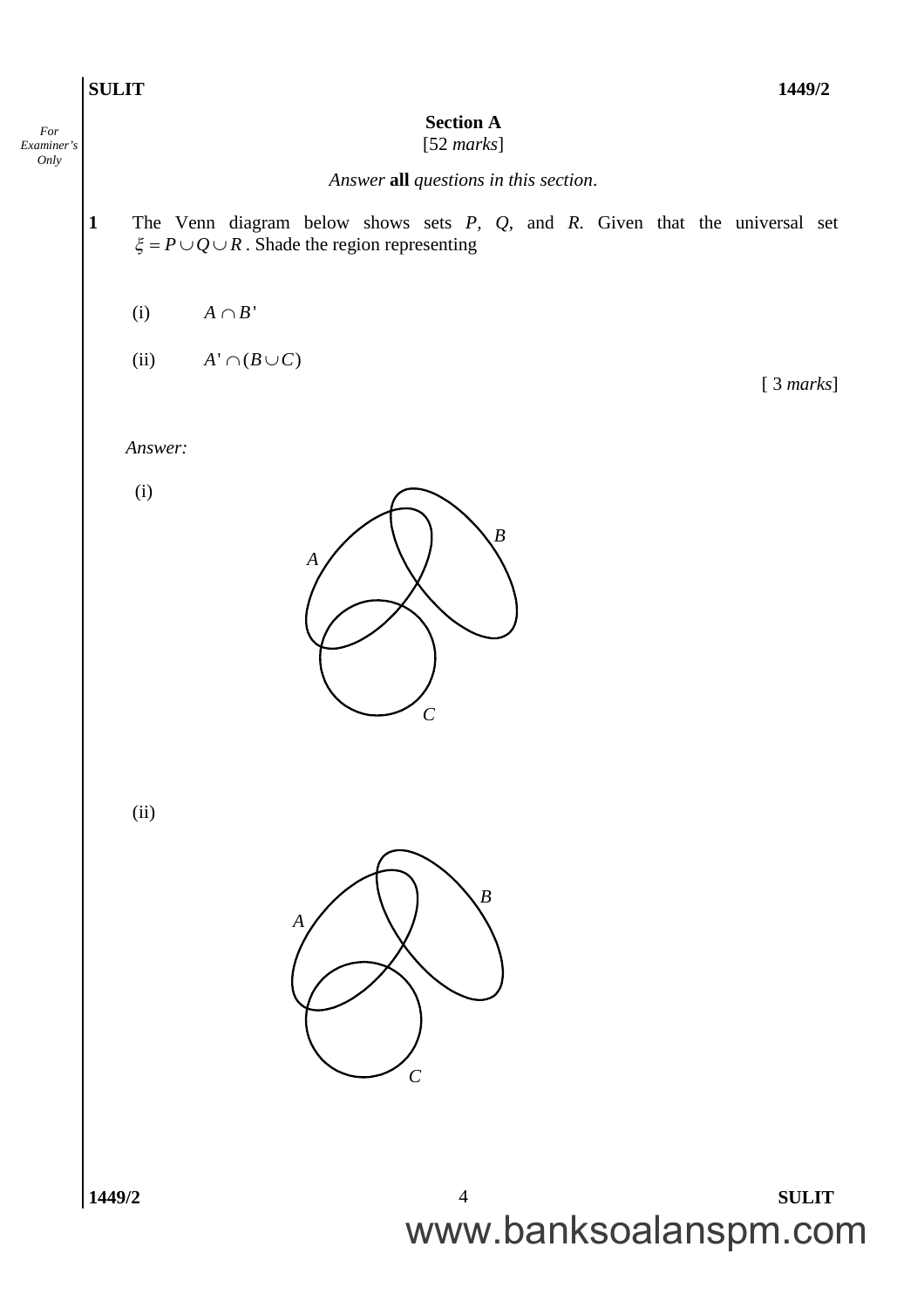| <b>SULIT</b>     |                                                                                                      | 1449/2    |                                 |
|------------------|------------------------------------------------------------------------------------------------------|-----------|---------------------------------|
| $\boldsymbol{2}$ | Using factorisation, solve the following quadratic equation $x^2 - 4 = \frac{1}{2}(x+7)$ . [4 marks] |           | $\cal For$<br>Examiner's<br>Use |
|                  | Answer:                                                                                              |           |                                 |
|                  |                                                                                                      |           |                                 |
|                  |                                                                                                      |           |                                 |
|                  |                                                                                                      |           |                                 |
|                  |                                                                                                      |           |                                 |
|                  |                                                                                                      |           |                                 |
|                  |                                                                                                      |           |                                 |
| $\mathbf{3}$     | Calculate the value of $m$ and $n$ that satisfy the following simultaneous linear equations:         |           |                                 |
|                  | $2m + n = 3$                                                                                         |           |                                 |
|                  | $m - \frac{1}{2}n = 1$                                                                               |           |                                 |
|                  | Answer:                                                                                              | [4 marks] |                                 |
|                  |                                                                                                      |           |                                 |
|                  |                                                                                                      |           |                                 |
|                  |                                                                                                      |           |                                 |
|                  |                                                                                                      |           |                                 |
|                  |                                                                                                      |           |                                 |
|                  |                                                                                                      |           |                                 |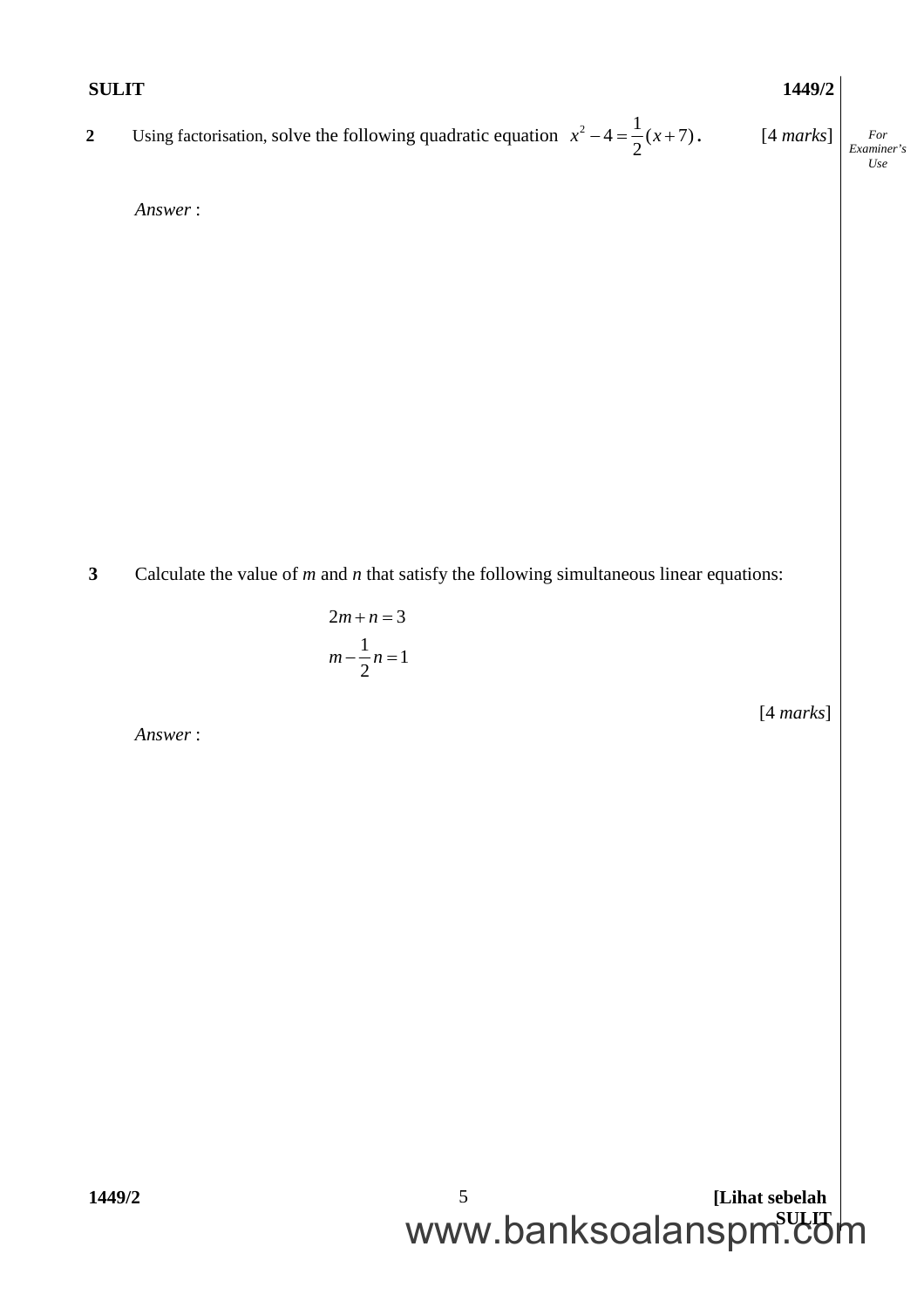

**4** Diagram 1 shows a right prism with a horizontal rectangular base *ABCD*. *EFGH* is a square. The plane *AEHD* is vertical and the uniform cross-section of the prism is the trapezium *AEFB*.



Calculate the angle between the plane *AHGB* and the plane *ABFE*.

*Answer* :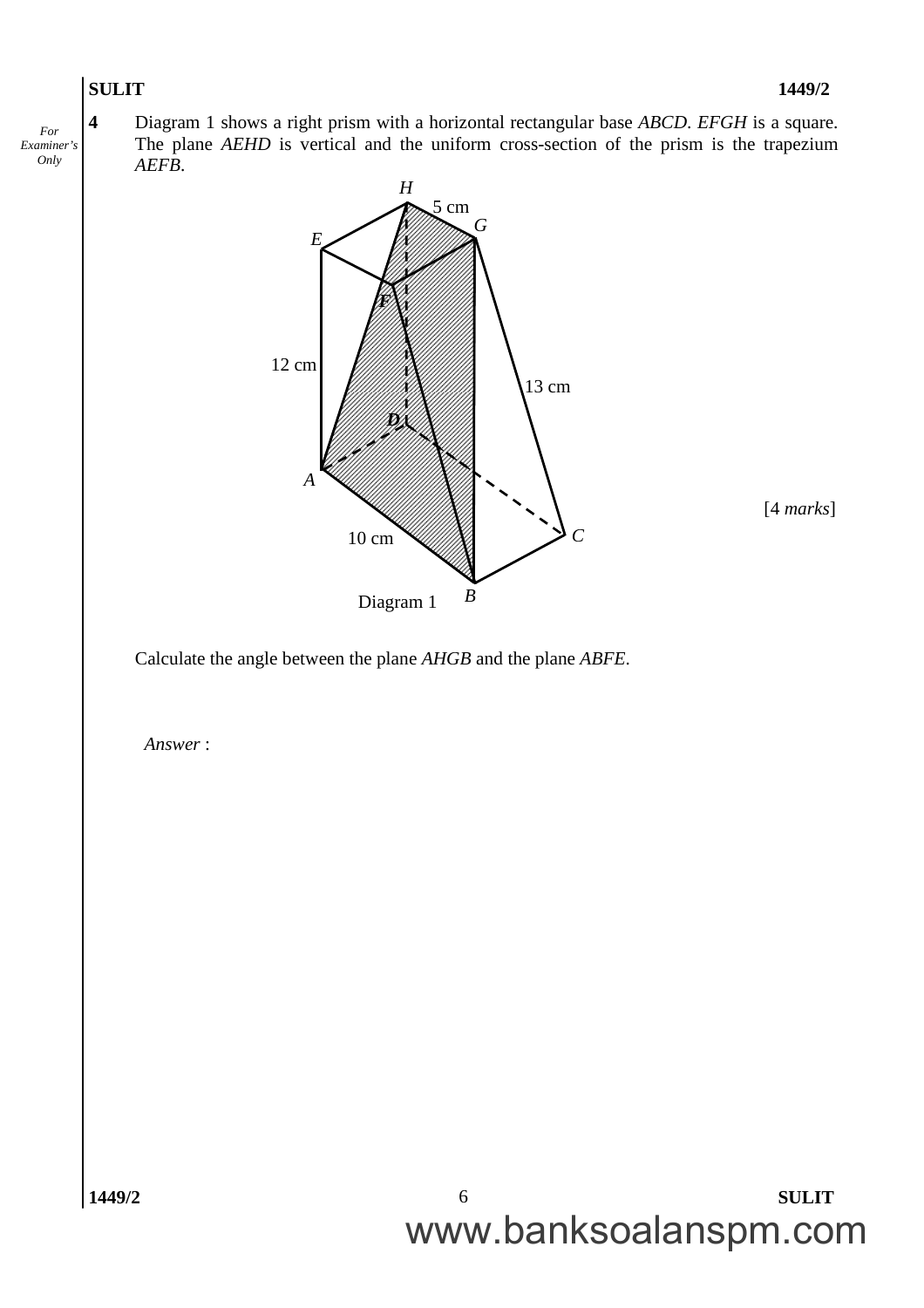| <b>SULIT</b> |                  |                                                                                                                        | 1449/2              |                   |
|--------------|------------------|------------------------------------------------------------------------------------------------------------------------|---------------------|-------------------|
| 5            | (a)              | State whether the following statement is true or false.                                                                |                     | For               |
|              |                  | $a \subset \{ a, b, c \}$ and $-3 > -7$                                                                                |                     | Examiner's<br>Use |
|              | (b)              | Complete the following argument.                                                                                       | [1 marks]           |                   |
|              |                  | Premise 1 :                                                                                                            |                     |                   |
|              |                  | Premise 2 : $x^n + x$ is not a quadratic expression.                                                                   |                     |                   |
|              |                  | Conclusion : $n \neq 2$ .                                                                                              |                     |                   |
|              |                  |                                                                                                                        | $[2 \text{ marks}]$ |                   |
|              | (c)              | Make a general conclusion by induction for the number sequence 11, 23, 43, 71,<br>which follows the following pattern. |                     |                   |
|              |                  | $11 = 4(1^2) + 7$                                                                                                      |                     |                   |
|              |                  | $23 = 4(2^2) + 7$                                                                                                      |                     |                   |
|              |                  | $43 = 4(3^2) + 7$                                                                                                      |                     |                   |
|              |                  | $71 = 4(4^2) + 7$                                                                                                      |                     |                   |
|              |                  |                                                                                                                        |                     |                   |
|              |                  |                                                                                                                        | $[2 \text{ marks}]$ |                   |
|              |                  | Answer:                                                                                                                |                     |                   |
|              | $\left(a\right)$ |                                                                                                                        |                     |                   |
|              |                  |                                                                                                                        |                     |                   |
|              | (b)              |                                                                                                                        |                     |                   |
|              | (c)              |                                                                                                                        |                     |                   |
|              |                  |                                                                                                                        |                     |                   |
|              |                  |                                                                                                                        |                     |                   |
|              |                  |                                                                                                                        |                     |                   |
|              |                  |                                                                                                                        |                     |                   |
| 1449/2       |                  | 7                                                                                                                      | [Lihat sebelah      |                   |
|              |                  | www.banksoalanspm.com                                                                                                  |                     |                   |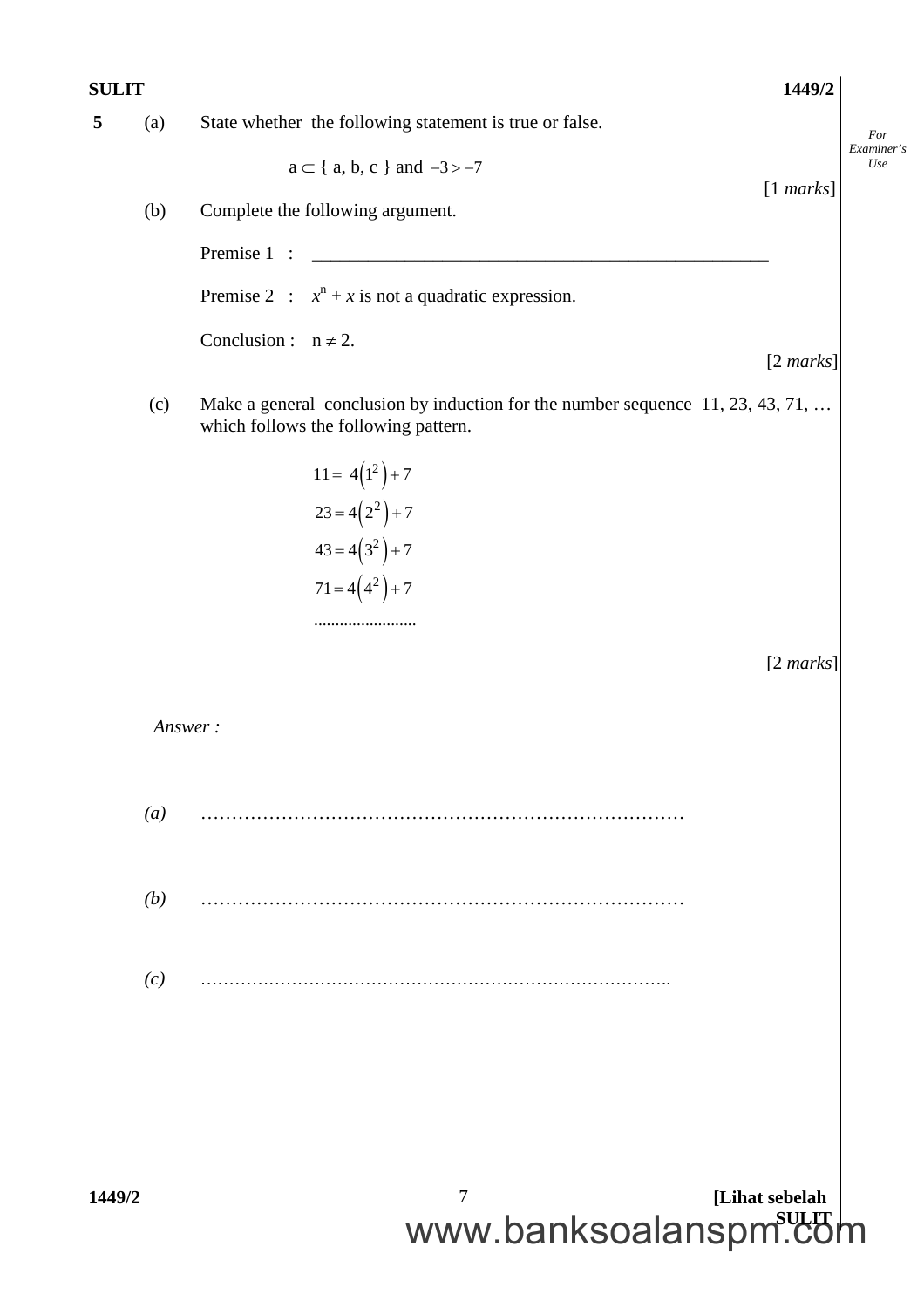*For Examiner's Only*

**6** Diagram 2 shows a right prism. Trapezium *PQRS* is the uniform cross section of the prism. *PQ* and *SR* are parallel sides. *PS* is perpendicular to *PQ* and *SR*. A cylinder of diameter 14 cm and height 15 cm is taken out of the solid as shown.



Diagram 2

Using  $\pi = \frac{22}{7}$ 7 , calculate the volume, in  $cm<sup>3</sup>$ , of the remaining solid.

[4 *marks*]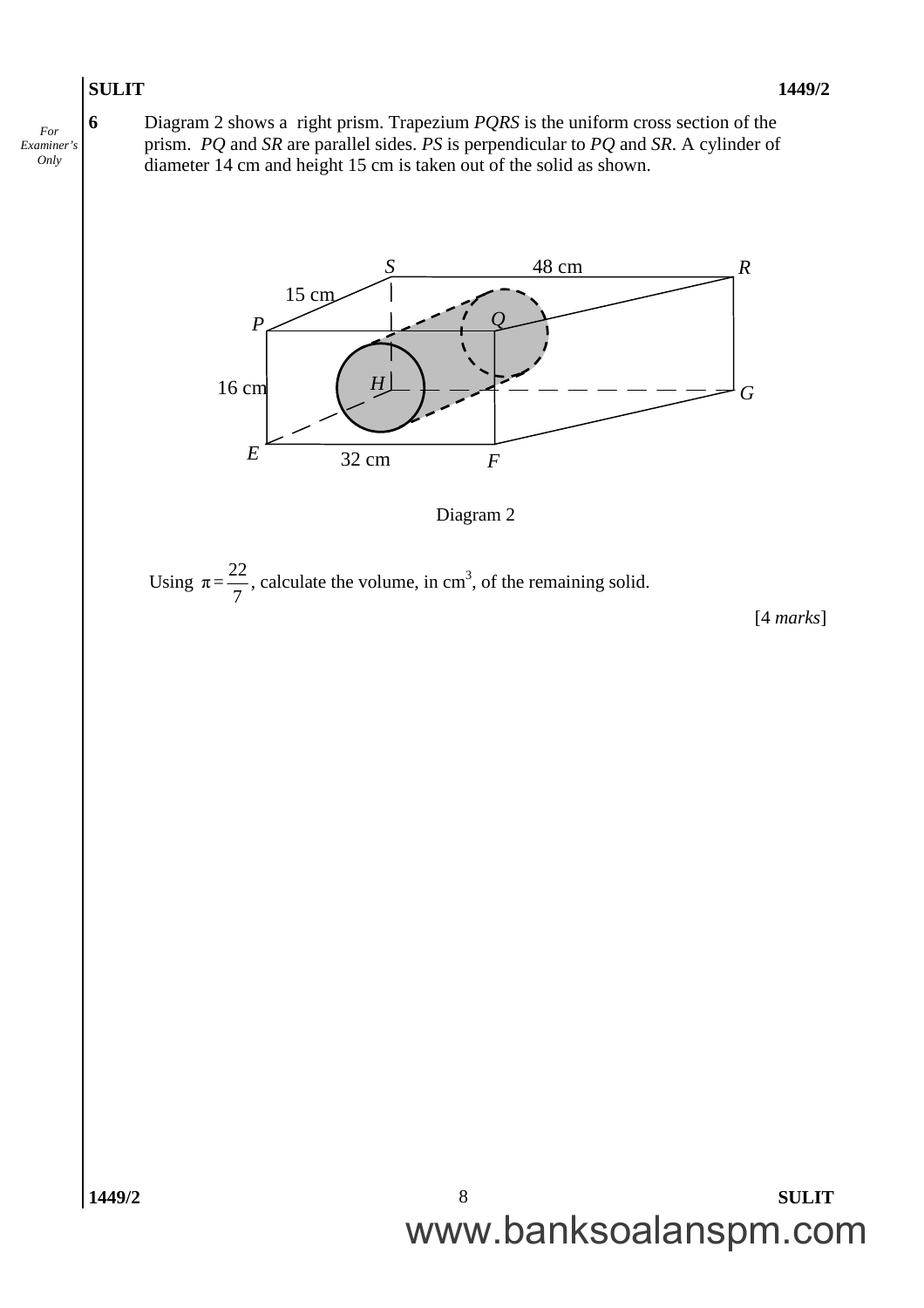# **1449/2 [Lihat sebelah** *Examiner's* **7** In Diagram 3, *O* is the origin. *PQRS* is a parallelogram. Given *OS* = 2*OP*. *(a)* State the equation of the straight line *QR.* [1 *marks*] *(b)* Find the equation of the straight line *PQ* and hence, state its *x*-intercept. [4 *marks*] *Answer* : *(a) (b) P S R y*  $\Rightarrow x$ *O* Diagram 3  $\mathcal{Q}^{(6,9)}$ ¥ ķ  $\mathbf{r}$

*For*

*Use*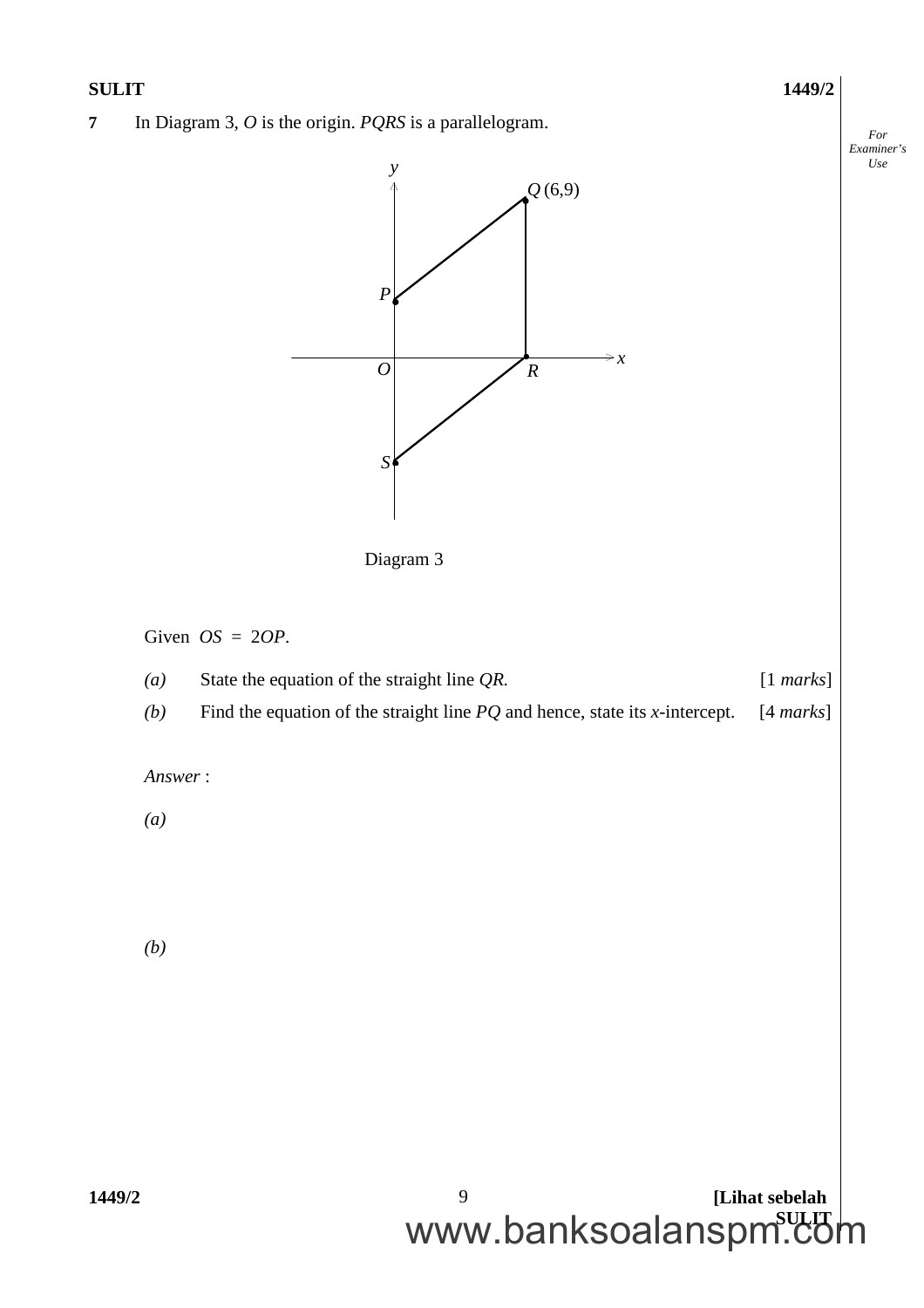*For Examiner's*

$$
\begin{vmatrix}\n\text{For} \\
\text{Omly} \\
\text{Omly}\n\end{vmatrix}\n\mathbf{8}\n\qquad\n\text{(a)}\n\qquad\nA \text{ is a } 2 \times 2 \text{ matrix.} \quad \text{Given that } A \begin{pmatrix} -1 & 2 \\ -3 & 4 \end{pmatrix} = \begin{pmatrix} 1 & 0 \\ 0 & 1 \end{pmatrix}, \text{ find matrix } A. \qquad [2 \text{ marks}]
$$

(b) Hence, using matrices, find the value of *r* and *s* which satisfy the simultaneous linear equations below.

$$
-r + 2s = 6
$$
  

$$
-3r + 4s = 8
$$
 [4 marks]

*Answer:*

*(a)*

*(b)*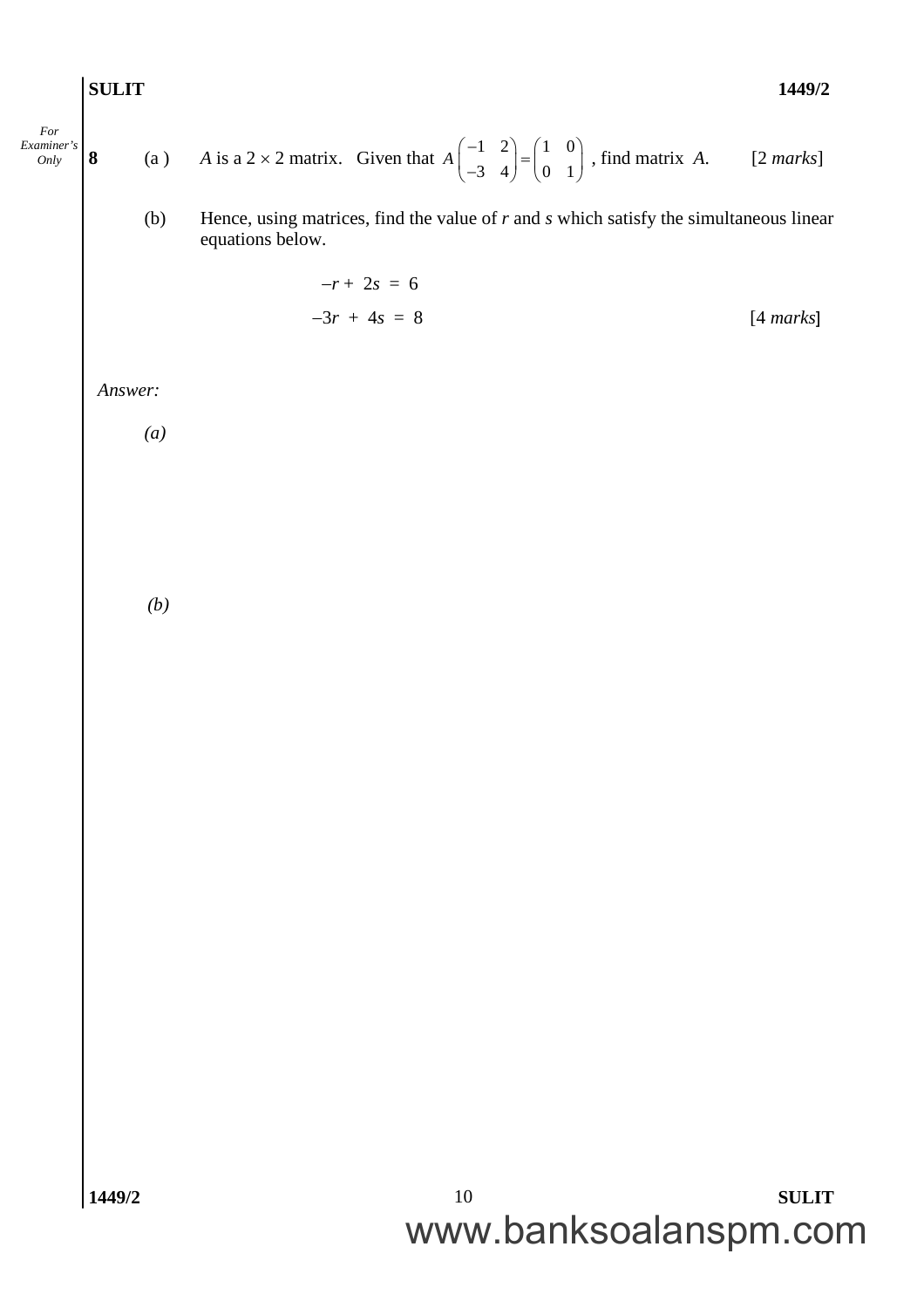**9** In Diagram 4, *ABCD* is a rectangle. Given that *AC* is the diameter of a semicircle *AFBGC*. *CDHE* is a quadrant with centre *C*.



|     | Using $\pi = \frac{22}{7}$ , calculate             |                     |
|-----|----------------------------------------------------|---------------------|
| (a) | the perimeter, in cm, of the whole diagram.        | $[3 \text{ marks}]$ |
| (b) | the area, in $\text{cm}^2$ , of the shaded region. | $[3 \text{ marks}]$ |

#### *Answer*:

*(a)*

*(b)*

**1449/2 [Lihat sebelah** www.banksoalanspm.com 11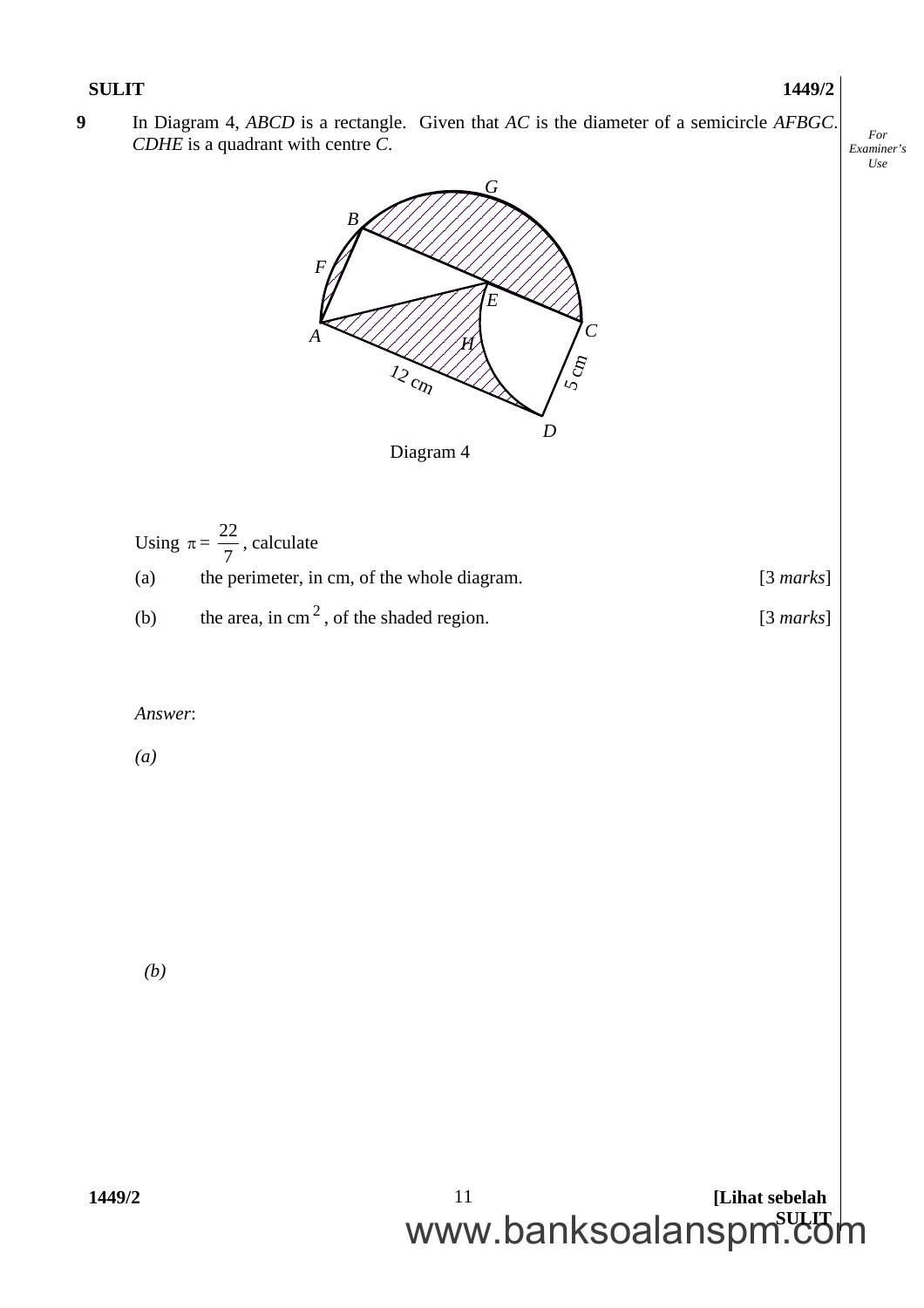*For Examiner's Only*

**10** Diagram 5 shows the speed-time graph of an object over a period of 80 seconds.

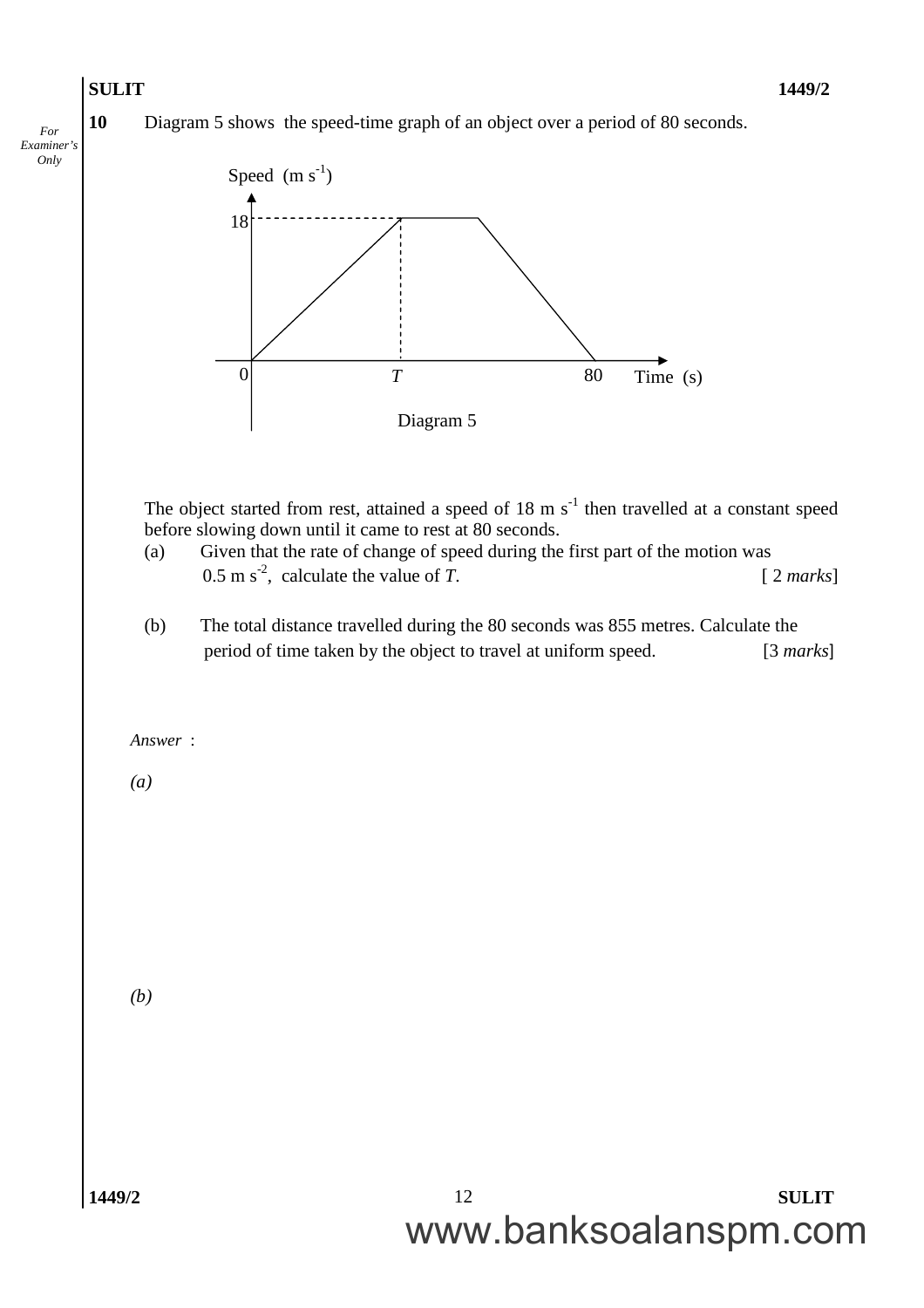**11** Table 1 shows the probability of two classmates, Swee Lin and Faizah spending their leisure time.

|                 | <b>Probability</b> |                |                 |
|-----------------|--------------------|----------------|-----------------|
| <b>Students</b> | Gardening          | <b>Fishing</b> | <b>Shopping</b> |
| <b>Swee Lin</b> |                    |                |                 |
|                 |                    |                |                 |
| Faizah          |                    |                |                 |
|                 |                    |                |                 |

Table 1

Calculate the probability that

- (a) Swee Lin goes shopping,
- (b) both are doing the same activities,
- (c) both are doing different activities.

*Answer:*

*(a)*

*(b)*

(*c*)

[1 *marks*]

[3 *marks*]

[2 *marks*]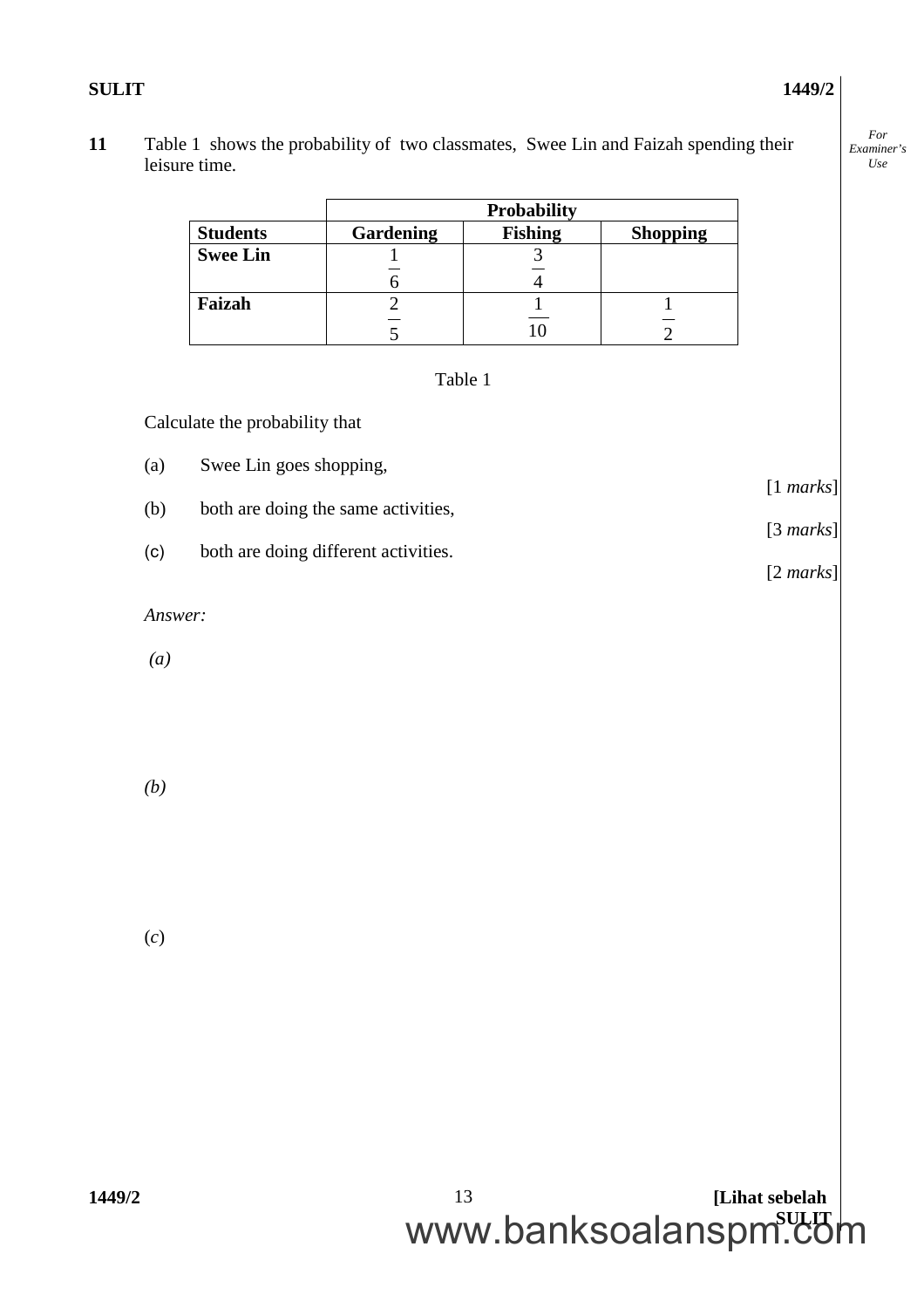| <b>Section B</b><br>[48 marks]<br>Answer any <b>four</b> questions in this section.<br>Complete Table 2 in the answer space for the equation $y = -\frac{15}{3}$ .<br>$[2 \text{ marks}]$<br>(a)<br>(b)<br>For this part of the question, use the graph paper provided on page 15. You may use<br>a flexible curve rule.<br>By using a scale of $2 \text{ cm}$ to 1 unit on the <i>x</i> -axis and 2 cm to 5 units on the<br>y-axis, draw the graph of $y = -\frac{15}{x}$ for $-4.5 \le x \le 4.5$ .<br>[4 marks]<br>From your graph, find<br>(c)<br>the value of x when $y = 7$ ,<br>(i)<br>the value of y when $x = 1.5$ .<br>$[2 \text{ marks}]$<br>(ii)<br>(d)<br>Draw a suitable straight line on your graph to find the positive values of $x$<br>satisfy the equation $3x^2 = 5x + 15$ for $-4.5 \le x \le 4.5$ .<br>which<br>State the values of $x$ .<br>[4 marks]<br>Answer:<br>$\left(a\right)$ |
|-------------------------------------------------------------------------------------------------------------------------------------------------------------------------------------------------------------------------------------------------------------------------------------------------------------------------------------------------------------------------------------------------------------------------------------------------------------------------------------------------------------------------------------------------------------------------------------------------------------------------------------------------------------------------------------------------------------------------------------------------------------------------------------------------------------------------------------------------------------------------------------------------------------|
|                                                                                                                                                                                                                                                                                                                                                                                                                                                                                                                                                                                                                                                                                                                                                                                                                                                                                                             |
|                                                                                                                                                                                                                                                                                                                                                                                                                                                                                                                                                                                                                                                                                                                                                                                                                                                                                                             |
|                                                                                                                                                                                                                                                                                                                                                                                                                                                                                                                                                                                                                                                                                                                                                                                                                                                                                                             |
|                                                                                                                                                                                                                                                                                                                                                                                                                                                                                                                                                                                                                                                                                                                                                                                                                                                                                                             |
|                                                                                                                                                                                                                                                                                                                                                                                                                                                                                                                                                                                                                                                                                                                                                                                                                                                                                                             |
|                                                                                                                                                                                                                                                                                                                                                                                                                                                                                                                                                                                                                                                                                                                                                                                                                                                                                                             |
|                                                                                                                                                                                                                                                                                                                                                                                                                                                                                                                                                                                                                                                                                                                                                                                                                                                                                                             |
|                                                                                                                                                                                                                                                                                                                                                                                                                                                                                                                                                                                                                                                                                                                                                                                                                                                                                                             |
|                                                                                                                                                                                                                                                                                                                                                                                                                                                                                                                                                                                                                                                                                                                                                                                                                                                                                                             |
|                                                                                                                                                                                                                                                                                                                                                                                                                                                                                                                                                                                                                                                                                                                                                                                                                                                                                                             |
|                                                                                                                                                                                                                                                                                                                                                                                                                                                                                                                                                                                                                                                                                                                                                                                                                                                                                                             |
| 0.5<br>3<br>2.5<br>$-0.5$<br>1<br>4.5<br>$-4.5$<br>$-3$<br>$-1.5$<br>$-1$<br>$\chi$                                                                                                                                                                                                                                                                                                                                                                                                                                                                                                                                                                                                                                                                                                                                                                                                                         |
|                                                                                                                                                                                                                                                                                                                                                                                                                                                                                                                                                                                                                                                                                                                                                                                                                                                                                                             |
| 3.3<br>5.0<br>15.0<br>30.0<br>$-30.0$<br>$-15.0$<br>$-3.3$<br>$-5.0$<br>$\mathcal{Y}$                                                                                                                                                                                                                                                                                                                                                                                                                                                                                                                                                                                                                                                                                                                                                                                                                       |
| Table 2                                                                                                                                                                                                                                                                                                                                                                                                                                                                                                                                                                                                                                                                                                                                                                                                                                                                                                     |
| (b)<br>Refer graph on page 15.                                                                                                                                                                                                                                                                                                                                                                                                                                                                                                                                                                                                                                                                                                                                                                                                                                                                              |
| (i)                                                                                                                                                                                                                                                                                                                                                                                                                                                                                                                                                                                                                                                                                                                                                                                                                                                                                                         |
| (ii)                                                                                                                                                                                                                                                                                                                                                                                                                                                                                                                                                                                                                                                                                                                                                                                                                                                                                                        |
|                                                                                                                                                                                                                                                                                                                                                                                                                                                                                                                                                                                                                                                                                                                                                                                                                                                                                                             |
| (c)                                                                                                                                                                                                                                                                                                                                                                                                                                                                                                                                                                                                                                                                                                                                                                                                                                                                                                         |
|                                                                                                                                                                                                                                                                                                                                                                                                                                                                                                                                                                                                                                                                                                                                                                                                                                                                                                             |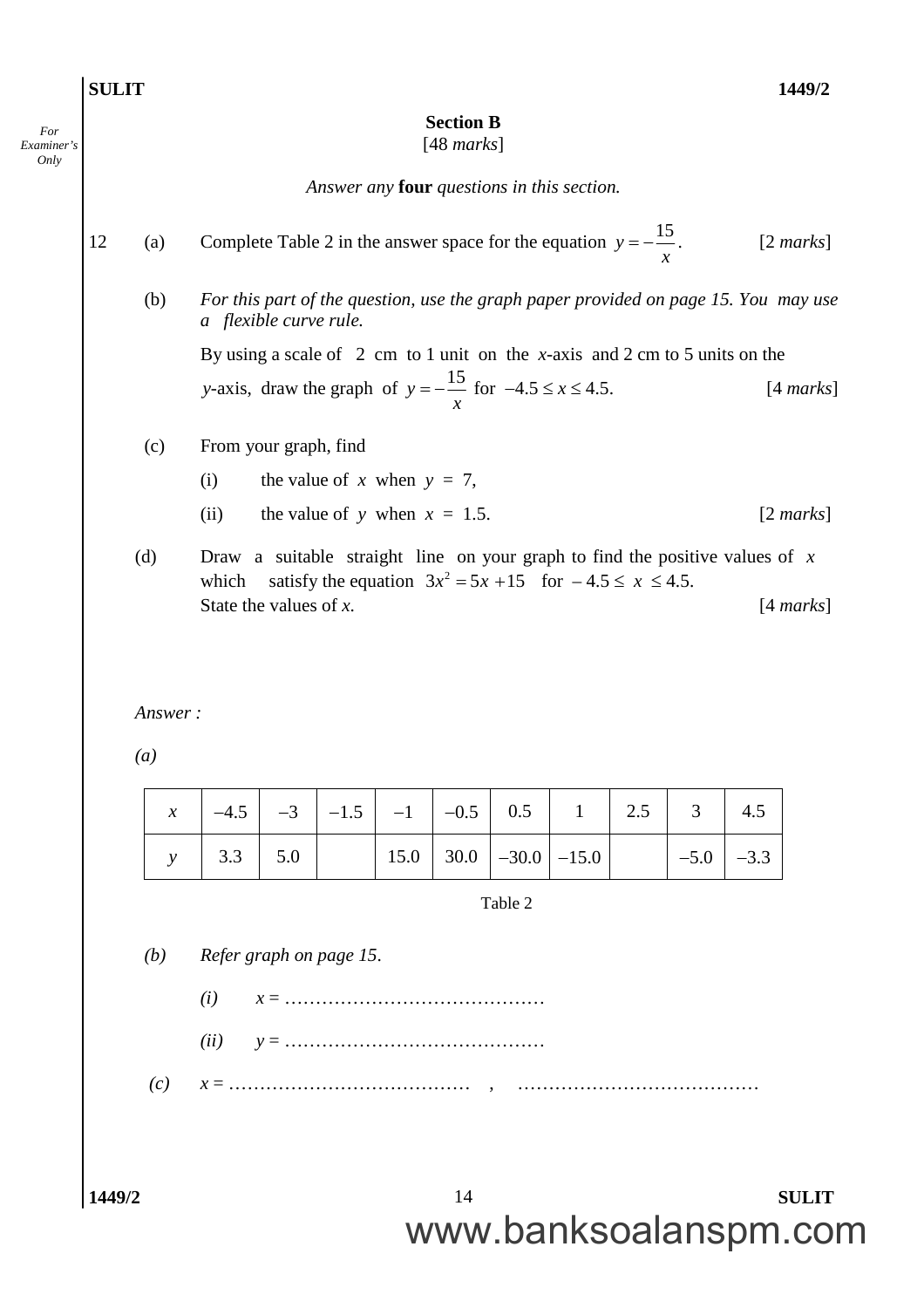#### **Graph for Question 12**



**1449/2 [Lihat sebelah SULIT** www.banksoalanspm.com15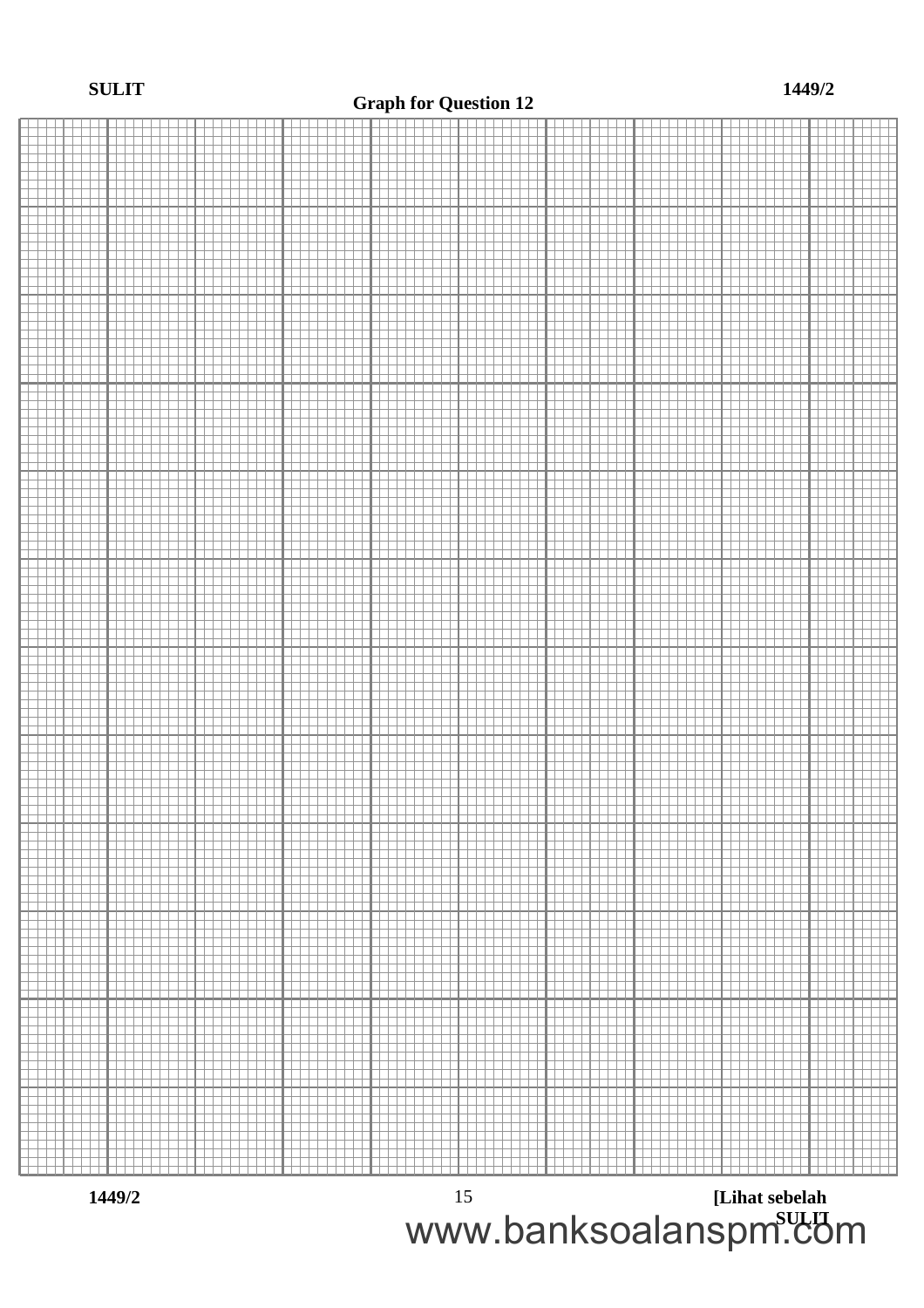*For Examiner's Only*

13 Diagram 6 shows quadrilaterals *ABCD*, *PQRS* and *PTUV* drawn on a Cartesian plane.

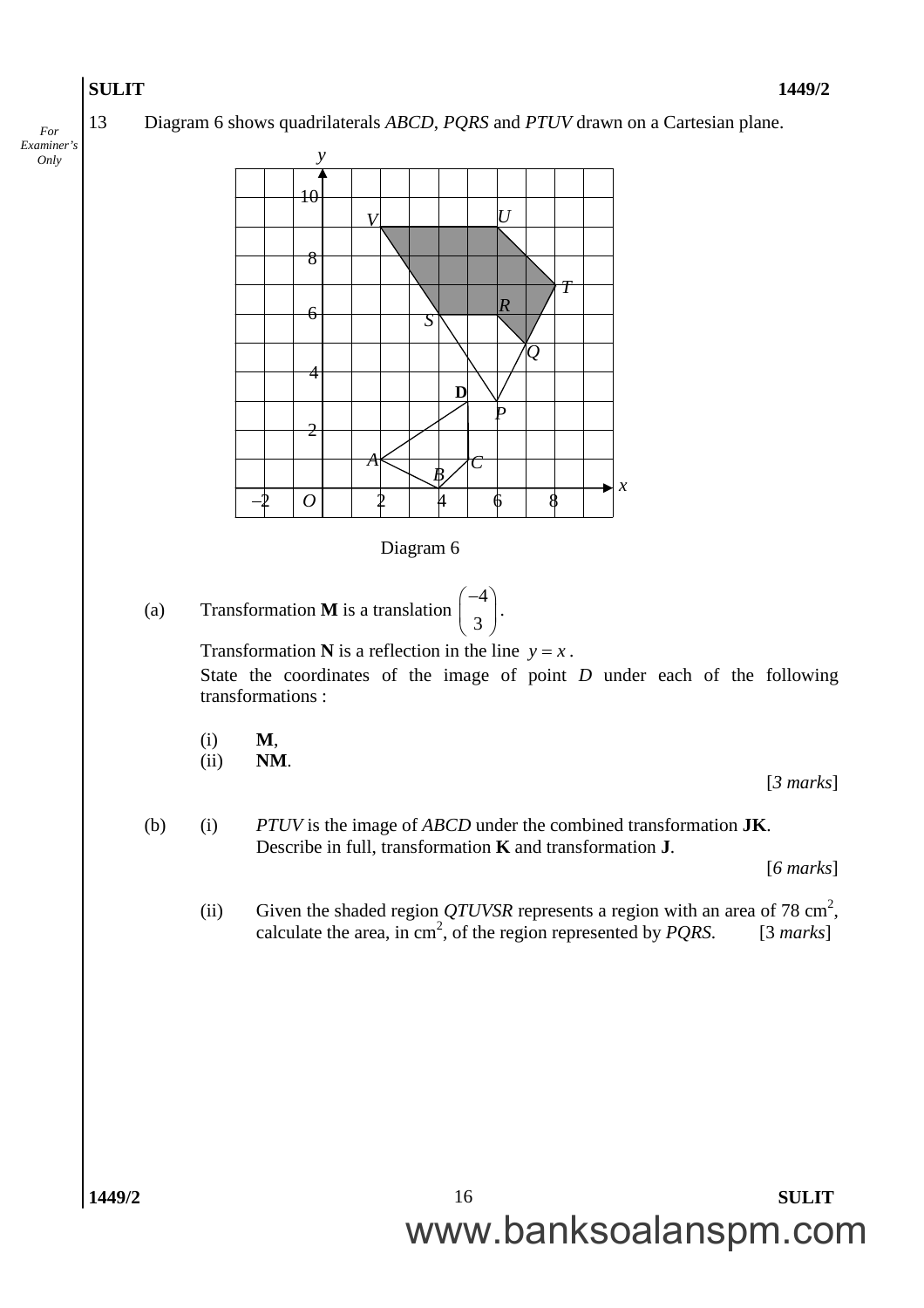*For Examiner's Use*

Answer :

*(a) (i) (ii)*

*(b) (i)* **K** :

**J** :

*(ii)*

**1449/2 [Lihat sebelah** www.banksoalanspm.com 17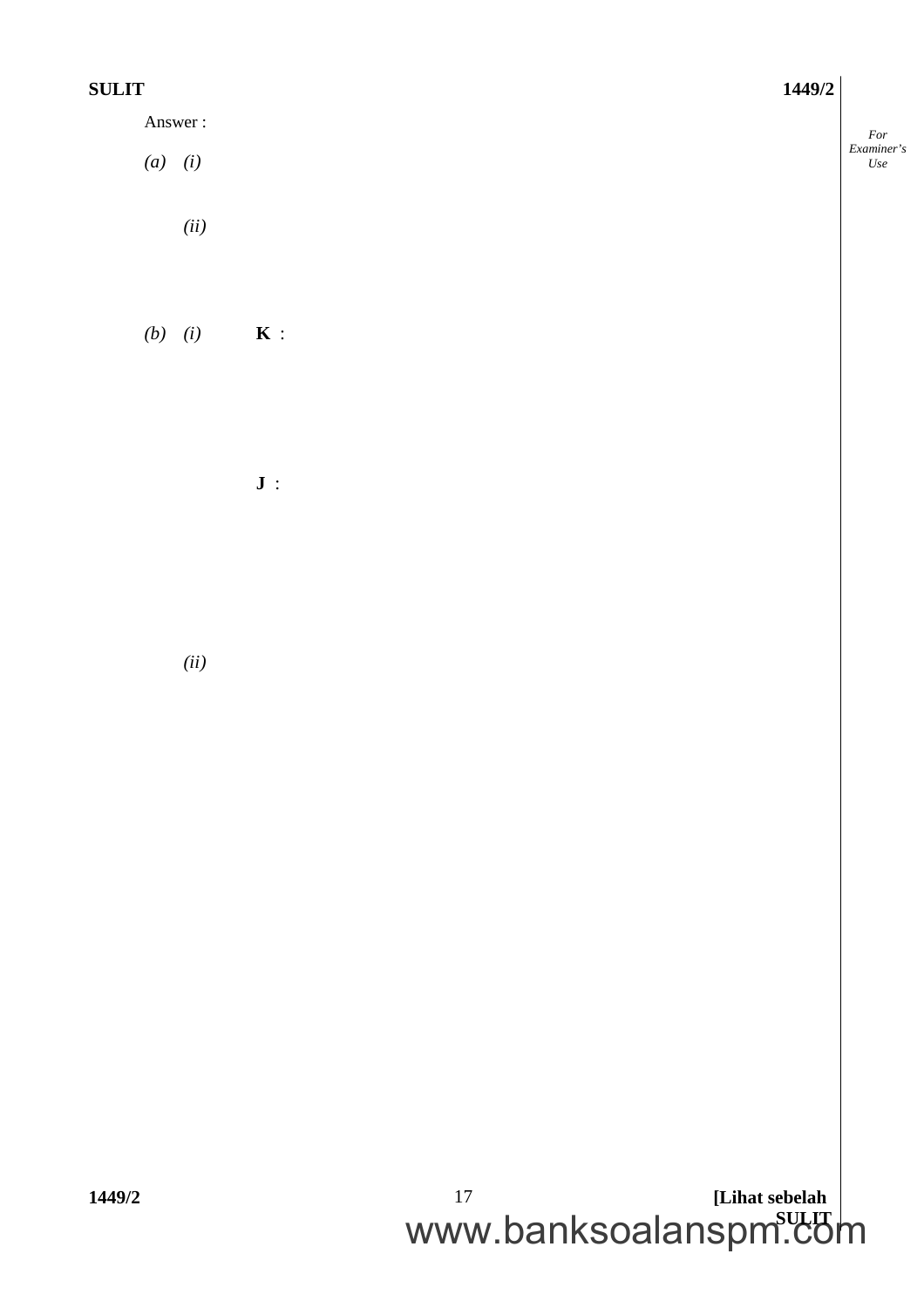*For Examiner's Only*

14 The data in Diagram 7 shows the time, in minute, taken by 30 students to solve some trigonometry problems.

| 43 | 50 | 49 | 54 | 60 | 65 |
|----|----|----|----|----|----|
| 47 | 35 | 56 | 61 | 66 | 56 |
| 47 | 55 | 51 | 58 | 41 | 48 |
| 62 | 52 | 40 | 57 | 58 | 63 |
| 72 | 52 | 53 | 36 | 67 | 54 |
|    |    |    |    |    |    |

| Diagram |  |
|---------|--|
|---------|--|

- (a) Using data in Diagram 7 and a class interval of 5 minutes, complete Table 3 in the answer space. [3 *marks*]
- (b) Based on table 3*,*
	- (i) find the modal class,
	- (ii) calculate the mean time taken by the students. [4 *marks*]
- (c) *For this part of the question, use the graph paper provided on page 20*.

By using a scale of 2 cm to 10 minutes on the horizontal axis and 2 cm to 1 students on the vertical axis, draw a frequency polygon based on Table 3.

[5*marks*]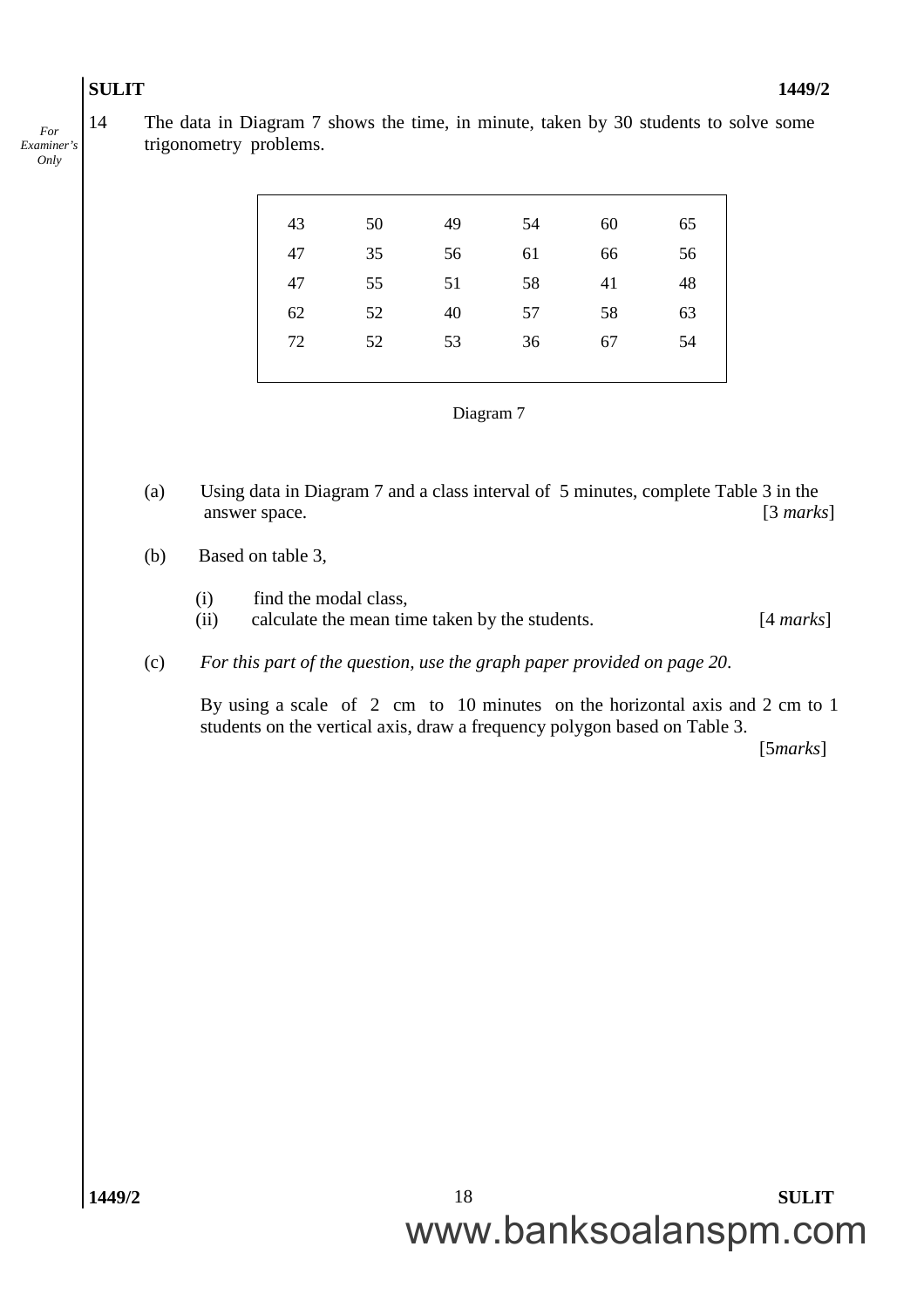#### *Answer :*

*(a)*

| Time(minutes) | frequency | Midpoint |
|---------------|-----------|----------|
| $35 - 39$     |           |          |
| $40 - 44$     |           |          |
|               |           |          |
|               |           |          |
|               |           |          |
|               |           |          |
|               |           |          |
|               |           |          |

Table 3

*(b) (i)*

*(ii)*

*(c) Refer graph on page* 20.

*For Examiner's Use*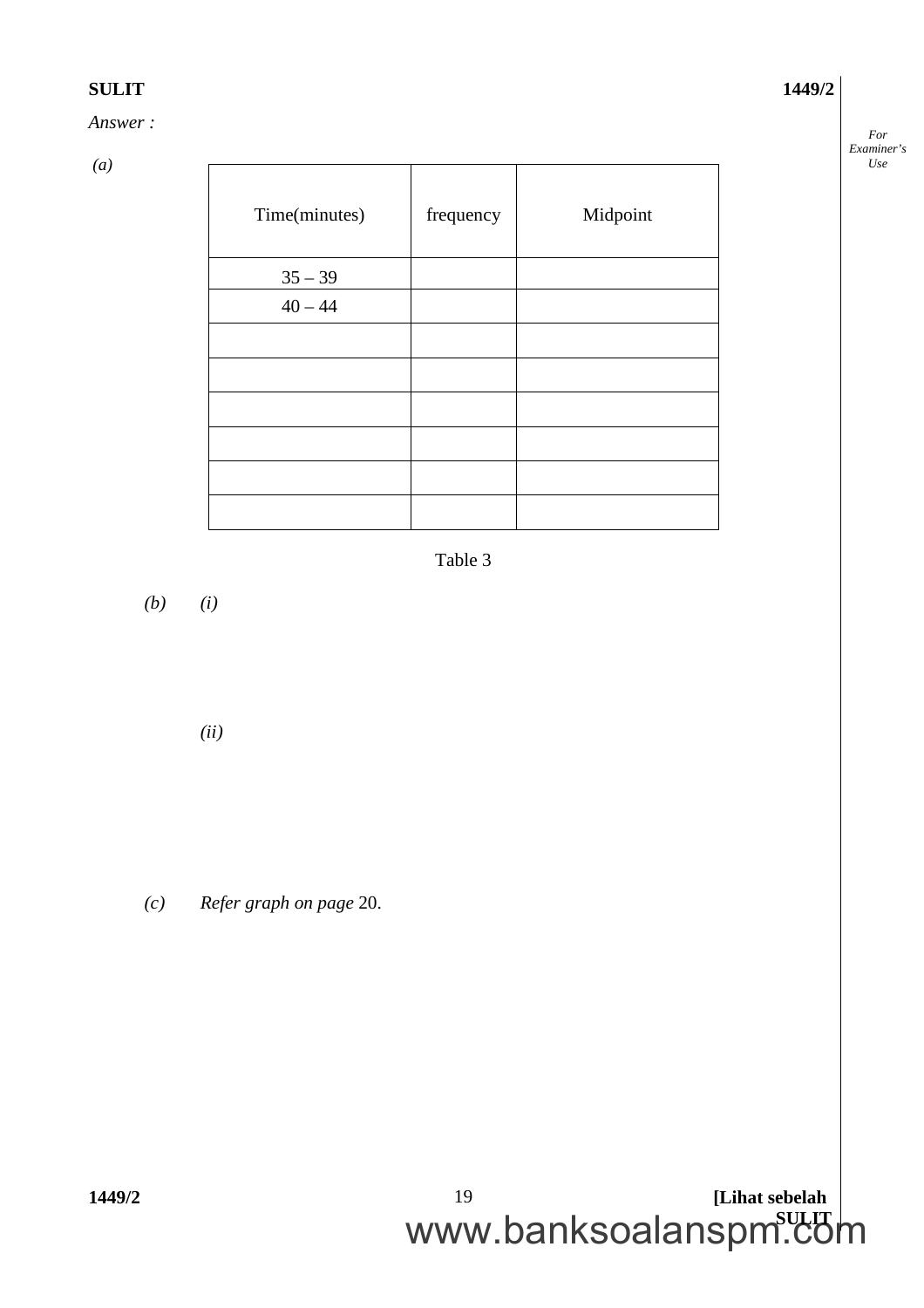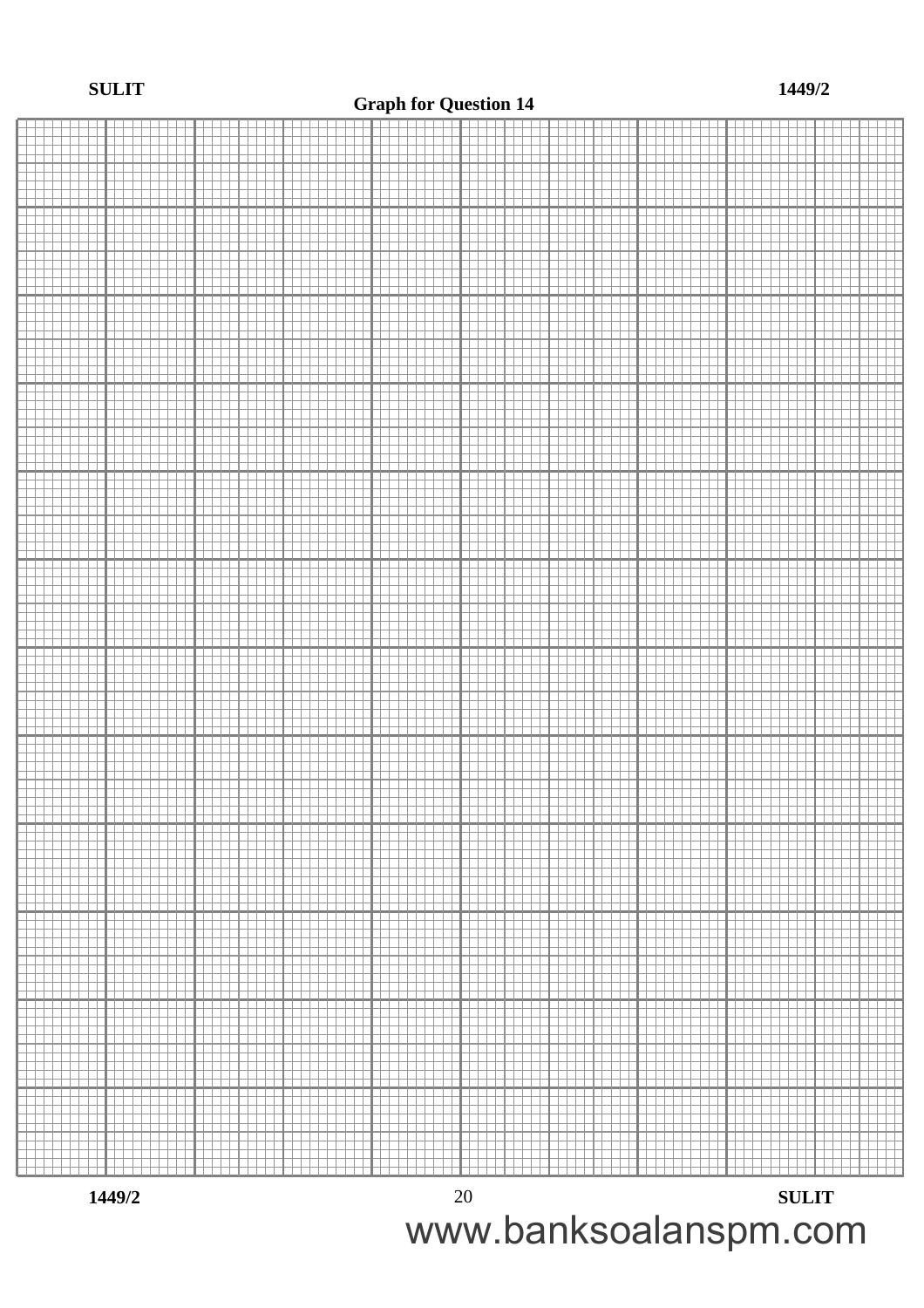*For Examiner's Use*

- 15 *You are* **not** *allowed to use graph paper to answer this question*.
	- (a) Diagram 8(i) shows a right prism with rectangular base *ABCD* on a horizontal table. The surface *AEHILD* is its uniform cross-section. The rectangle *IJKL* is an inclined plane. The rectangle *EFGH* is a horizontal plane. The edges *AE* , *BF, CK, DL, GJ* and *HI* are vertical edges. Given  $EH = FG = 3$  cm.



#### Digram 8(i)

Draw in full scale, the elevation of the solid on a vertical plane parallel to *DC* as viewed from *P*. [4 *marks*]

*Answers* :

*(a)*

**1449/2 [Lihat sebelah** www.banksoalanspm.com 21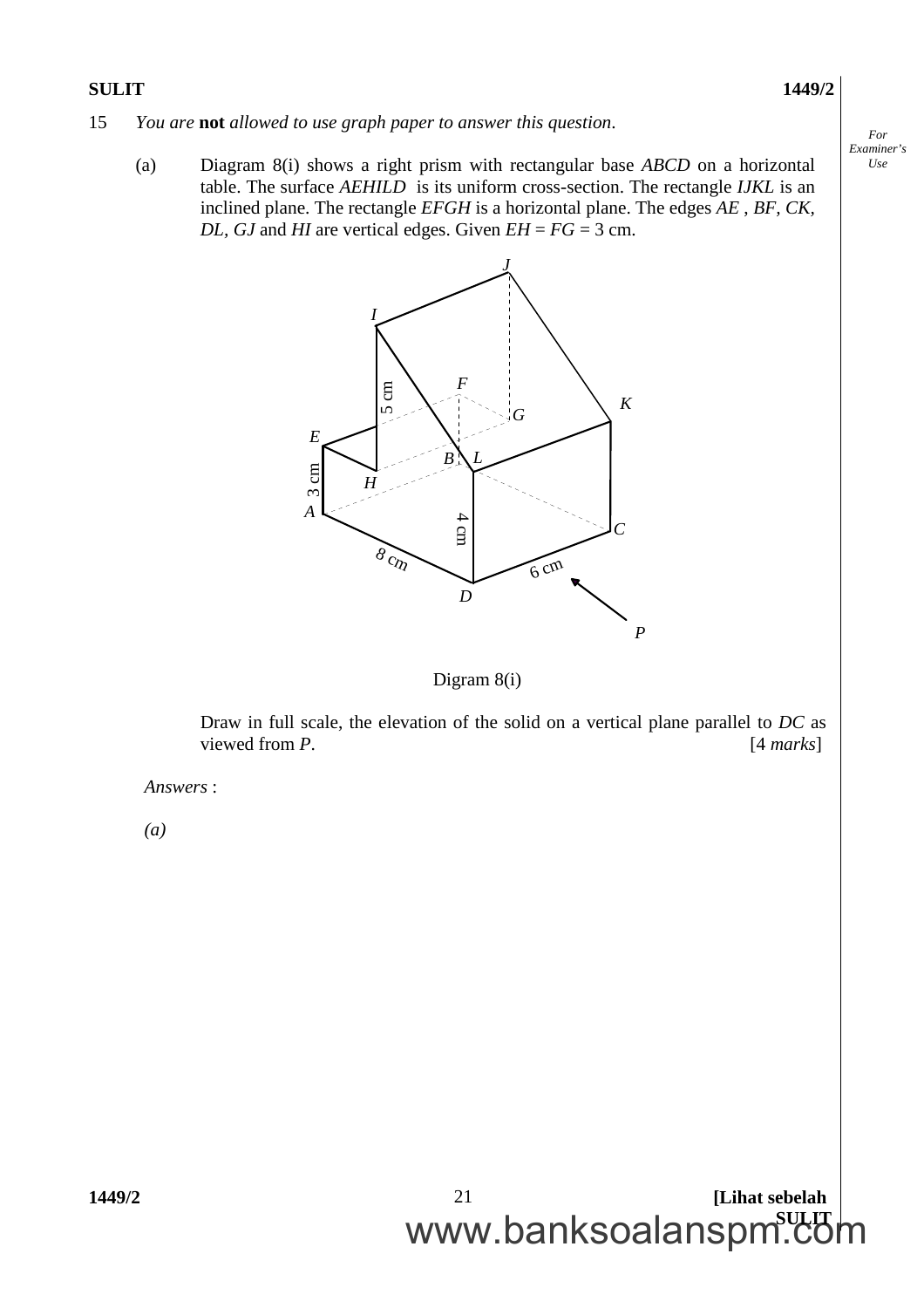*For Examiner's Only*

(b) A half-cylinder is joined to the solid in the Diagram 8(i) at the plane *CDLK* to form a combined solid as shown in Diagram 8(ii).

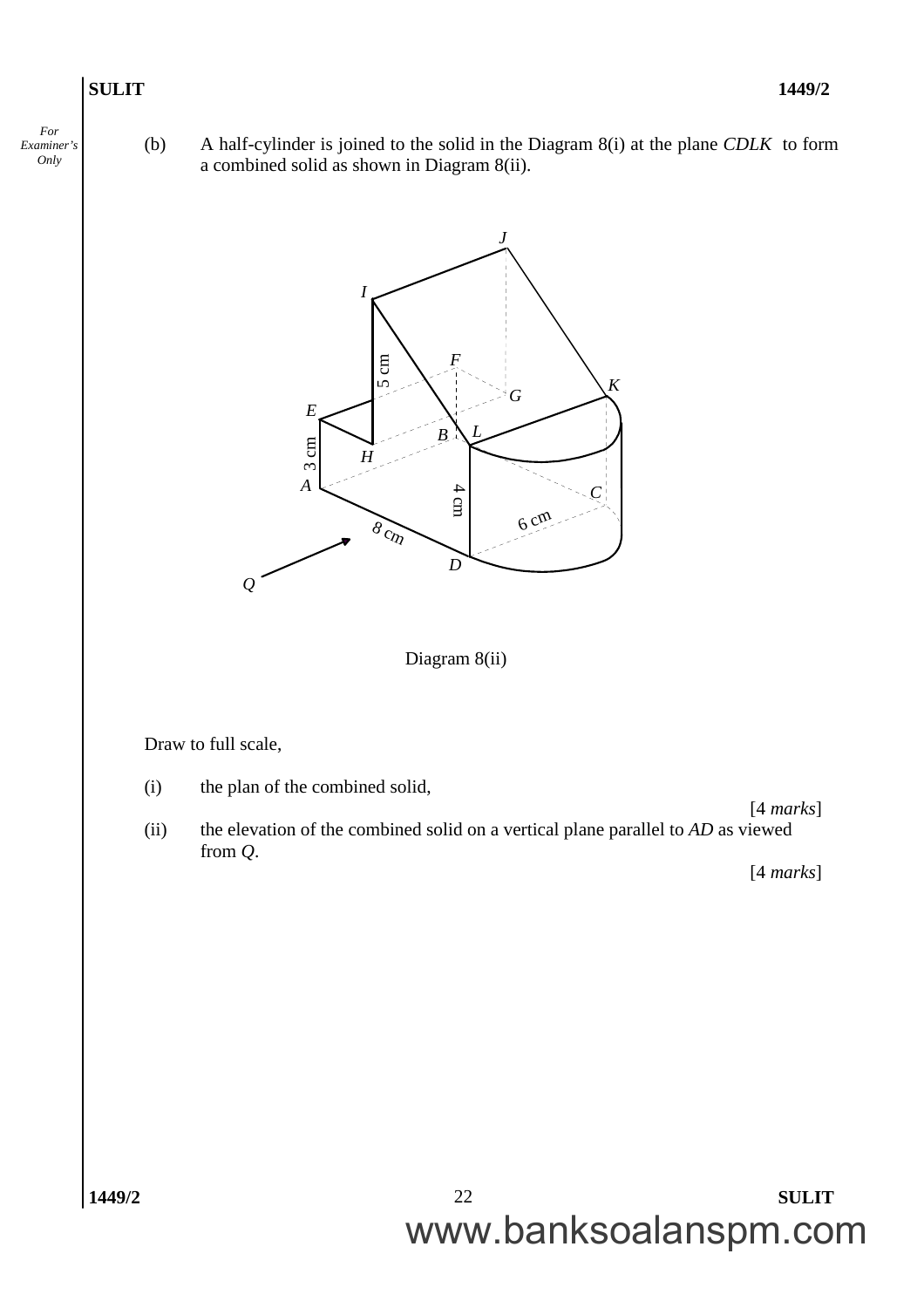| <b>SULIT</b>          | 1449/2 |                          |
|-----------------------|--------|--------------------------|
| Answer:<br>(b)<br>(i) |        | For<br>Examiner's<br>Use |
|                       |        |                          |
|                       |        |                          |
|                       |        |                          |

*(ii)*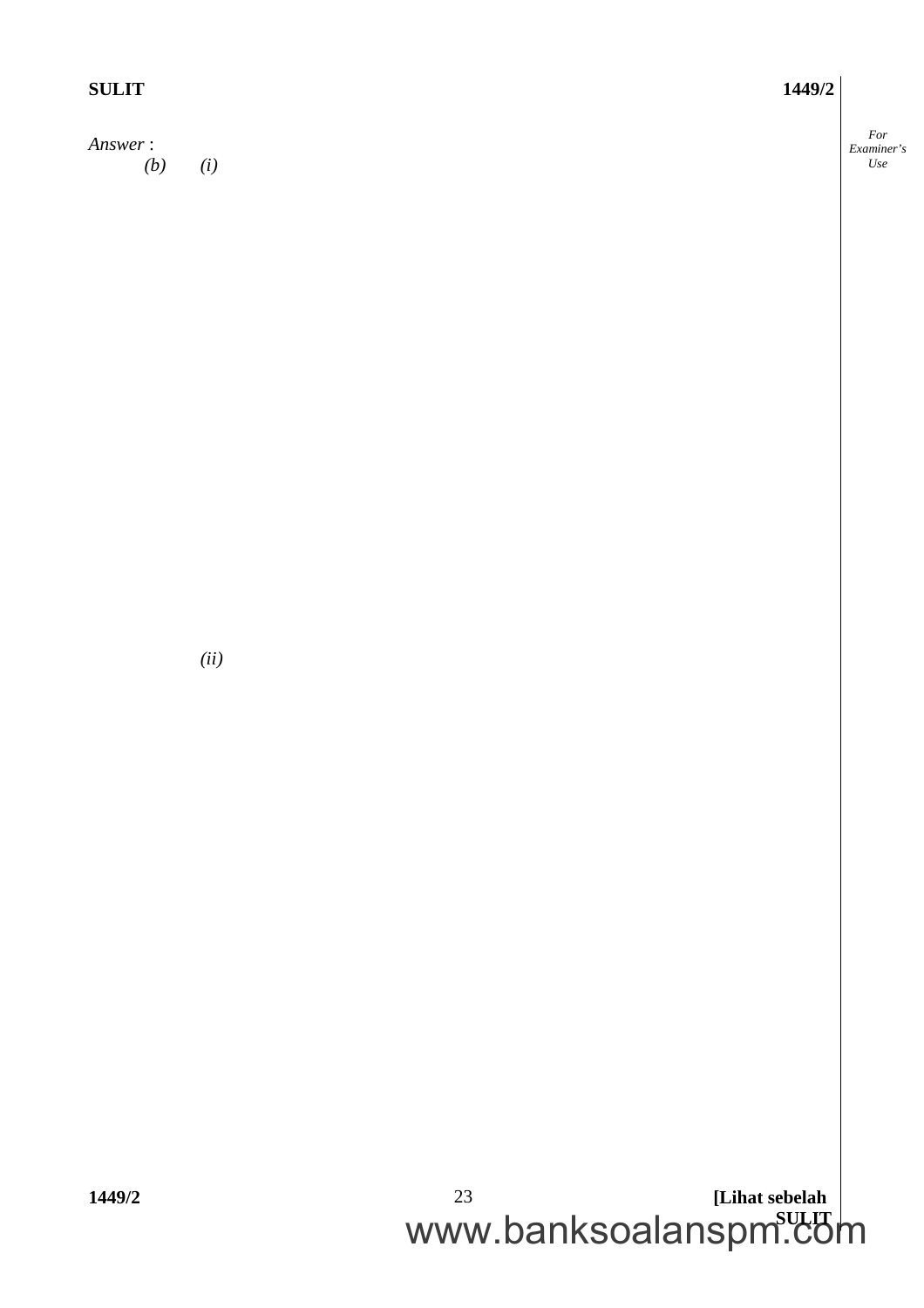### **SULIT 1449/2** *Examiner's* 16 *J* (77*S*, 70*E*) and *K* are two points on the surface of the earth such that *JK* is the diameter of the earth and *JL* is the diameter of a parallel of latitude. (a) Mark the position of *K* and *L* in Diagram 9. [2 *marks*] (b) State the position of *K*. [2 *marks*] (c) Calculate the shortest distance, in nautical miles, from *J* to *L* measured along the surface of the earth. [3 *marks*] (d) A jet plane took off from J due west to *L* and then flew due north to *K*. The average speed for the whole flight was 1500 knots. Calculate (i) the distance , in nautical miles, from J to L measured along the parallel of latitude,

(ii) the total time, in hours, taken for the whole flight. [5 *marks*]

*For*

*Only*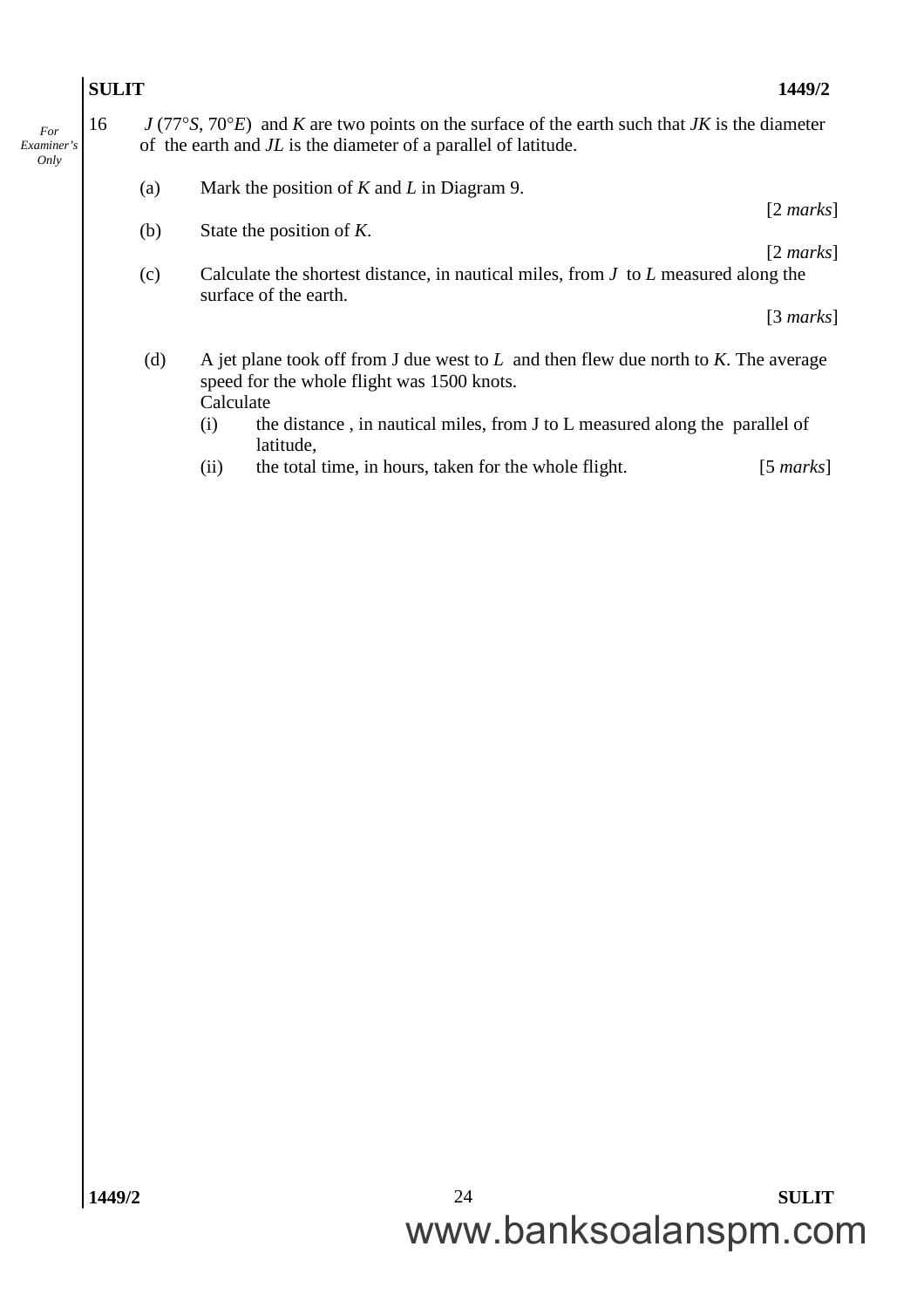



*(ii)*

.

### **END OF QUESTION PAPER**



*For Examiner's Use*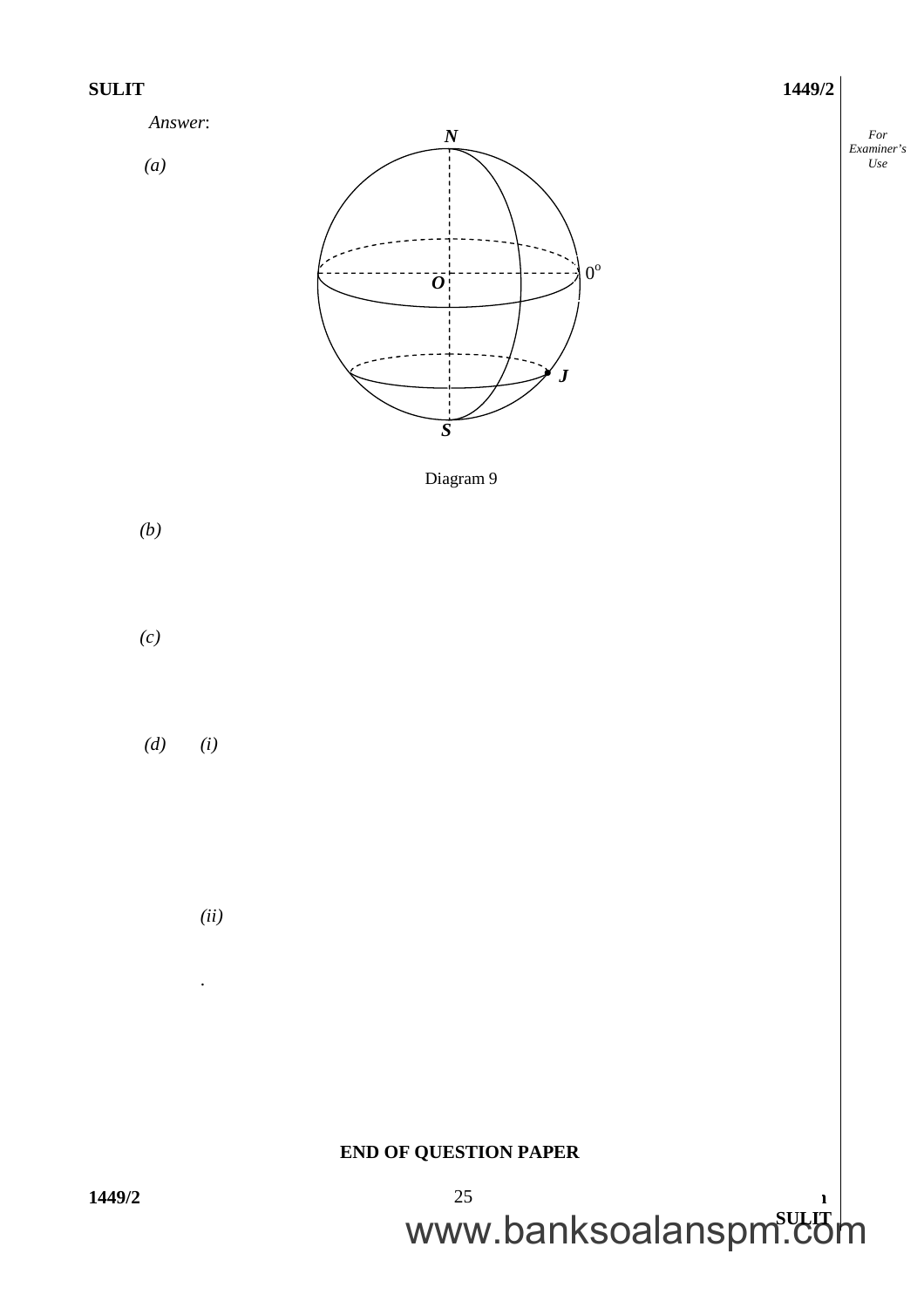#### **INFORMATION FOR CANDIDATES**

- 1. This question paper consists of two sections: **Section A** and **Section B**.
- 2. Answer **all** questions in **Section A** and **four** questions from **Section B**.
- 3. Write your answers in the spaces provided in the question paper.
- 4. Show your working. It may help you to get marks.
- 5. If you wish to change your answer, cross out the answer that you have done. Then write down the new answer.
- 6. The diagrams in the questions provided are not drawn to scale unless stated.
- 7. The marks allocated for each question and sub-part of a question are shown in brackets.
- 8. A list of formulae is provided on page 2 to 3.
- 9. A booklet of four-figure mathematical tables is provided.
- 10. You may use a non-programmable scientific calculator.
- 11. Hand in this question paper to the invigilator at the end of the examination.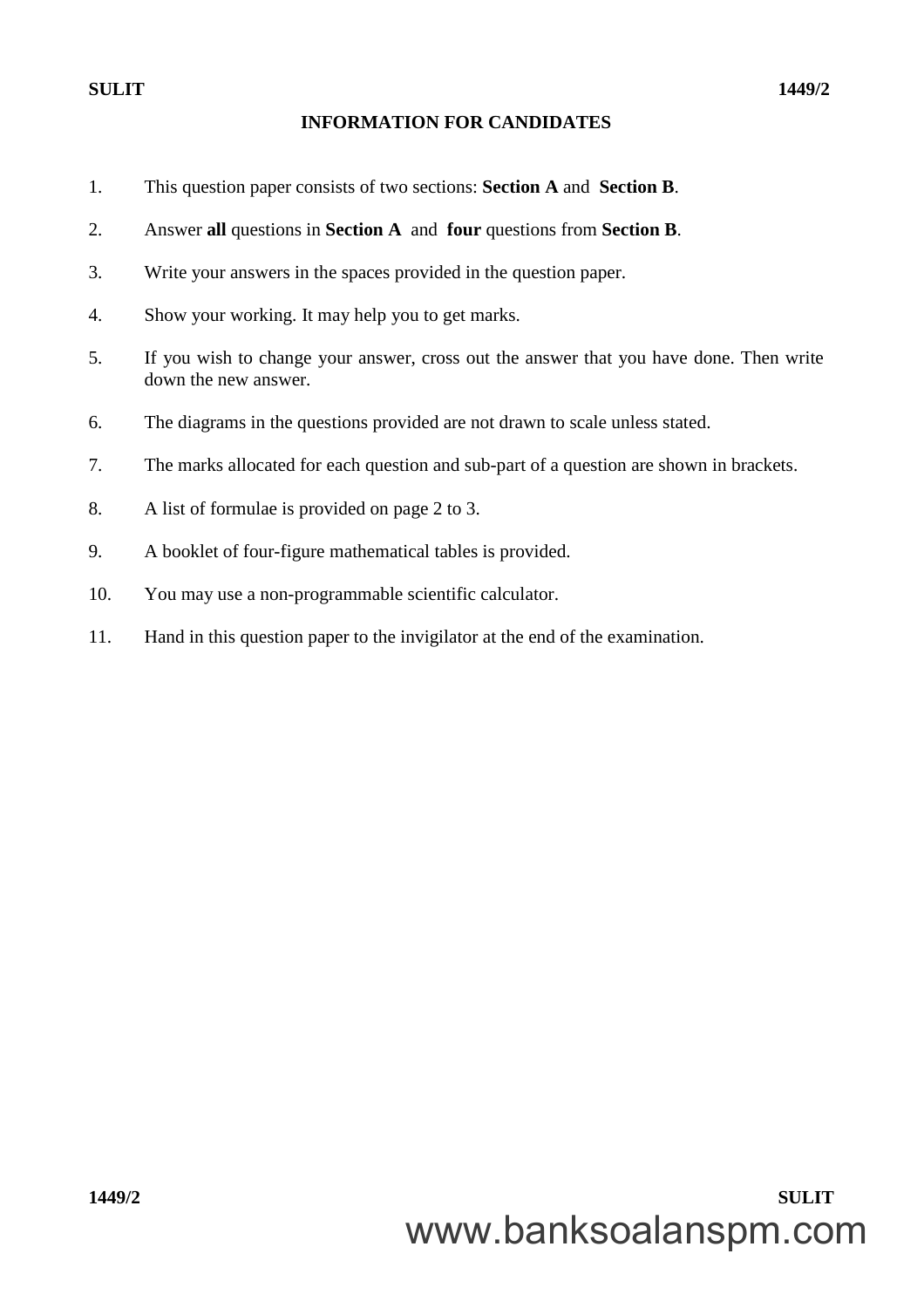*SULIT* **1449/2 1449/2 Matematik Kertas2 Peraturan Pemarkahan Ogos 2008**



#### **SEKOLAH BERASRAMA PENUH BAHAGIAN PENGURUSAN SEKOLAH BERASRAMA PENUH /KLUSTER KEMENTERIAN PELAJARAN MALAYSIA**

#### **PEPERIKSAAN PERCUBAAN SIJIL PELAJARAN MALAYSIA 2008**

#### **MATEMATIK**

Kertas 2

**PERATURAN PEMARKAHAN**

Jumlah Markah =  $\frac{Kertas1+Kertas2}{100\%}$  × 100% 140  $Kertas 1 + Kertas 2$ <sub>×</sub>

**Peraturan pemarkahan ini mengandungi 8 halaman.**

**[Lihat sebelah 1449/2** *SULIT*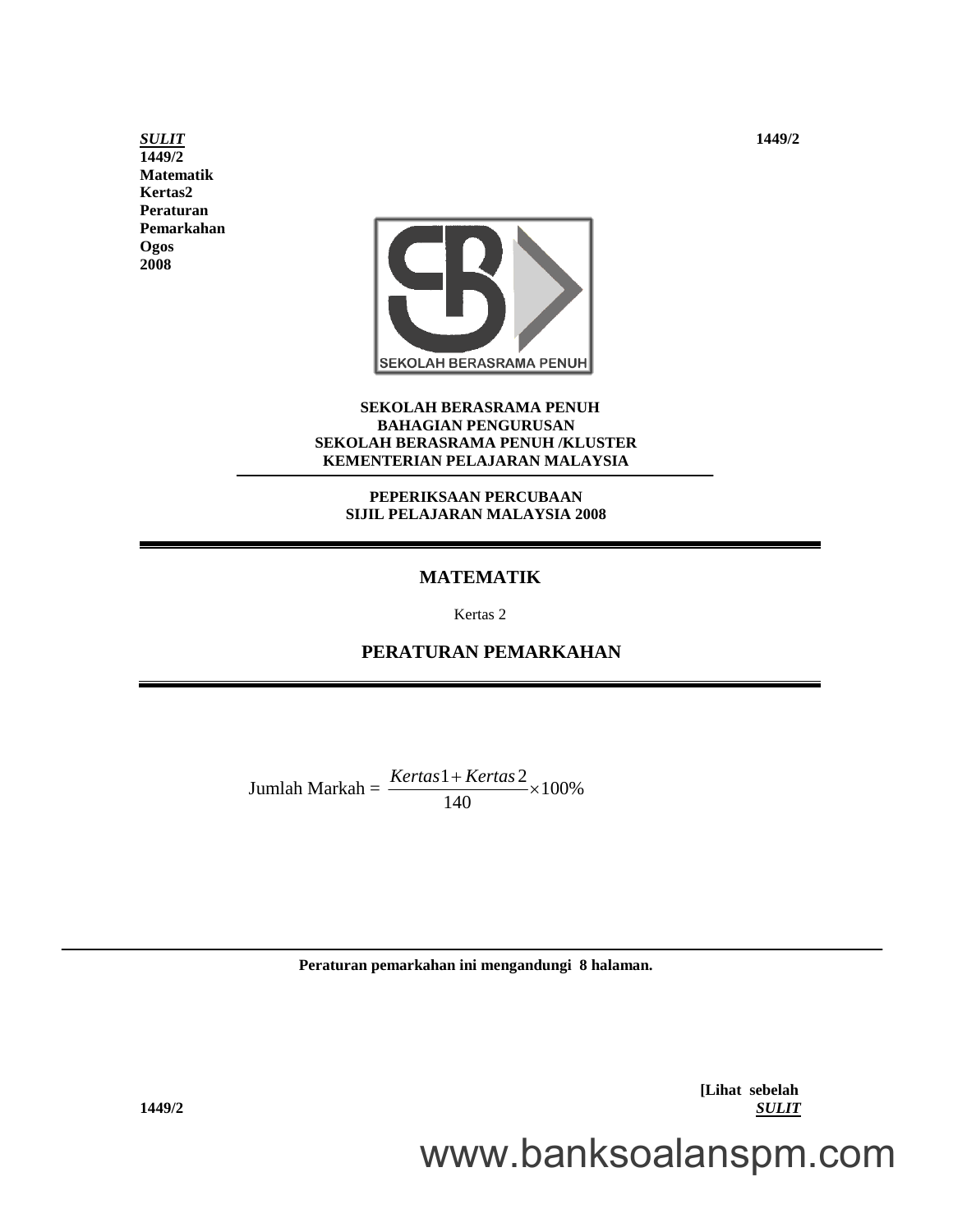|  | <b>Section A</b> |  |
|--|------------------|--|
|  | $[52$ marks $]$  |  |

| N <sub>o</sub>   | <b>Marking Scheme</b>                                     | <b>Marks</b>  |                         |
|------------------|-----------------------------------------------------------|---------------|-------------------------|
| $\mathbf{1}$     | (ii)<br>(i)<br>$\boldsymbol{B}$<br>Α                      | P1, P2        | $\overline{\mathbf{3}}$ |
| 2.               | $2x^2 - x - 15 = 0$                                       | K1            |                         |
|                  |                                                           | K1            |                         |
|                  | $(2x+5)(x-3) = 0$<br>$x = -\frac{5}{2}, 3$                | N1N1          | 4                       |
| $\overline{3}$ . | $2m - n = 2$ or $m = 1 + \frac{1}{2}n$                    | K1            |                         |
|                  | $2n = 1$ or $4m = 5$                                      | K1            | 4                       |
|                  | $n=\frac{1}{2}$                                           | N1            |                         |
|                  | $m=\frac{5}{4}$                                           | N1            |                         |
| $\overline{4}$ . | $\angle HAE$                                              | P1            |                         |
|                  | $tan \angle HAE = \frac{5}{12}$                           | K2            |                         |
|                  | $\angle HAE = 22.62^{\circ}$ or $22^{\circ}$ 37'          | $\mathbf{N}1$ | $\overline{\mathbf{4}}$ |
| 5.               | (a) False                                                 | P1            |                         |
|                  | (b) If $n = 2$ , then $x^n + x$ is a quadratic expression | $\mathbf{P}2$ |                         |
|                  | (c) $4n^2 + 7$ , $n = 1, 2, 3$                            | P1, P1        | 5                       |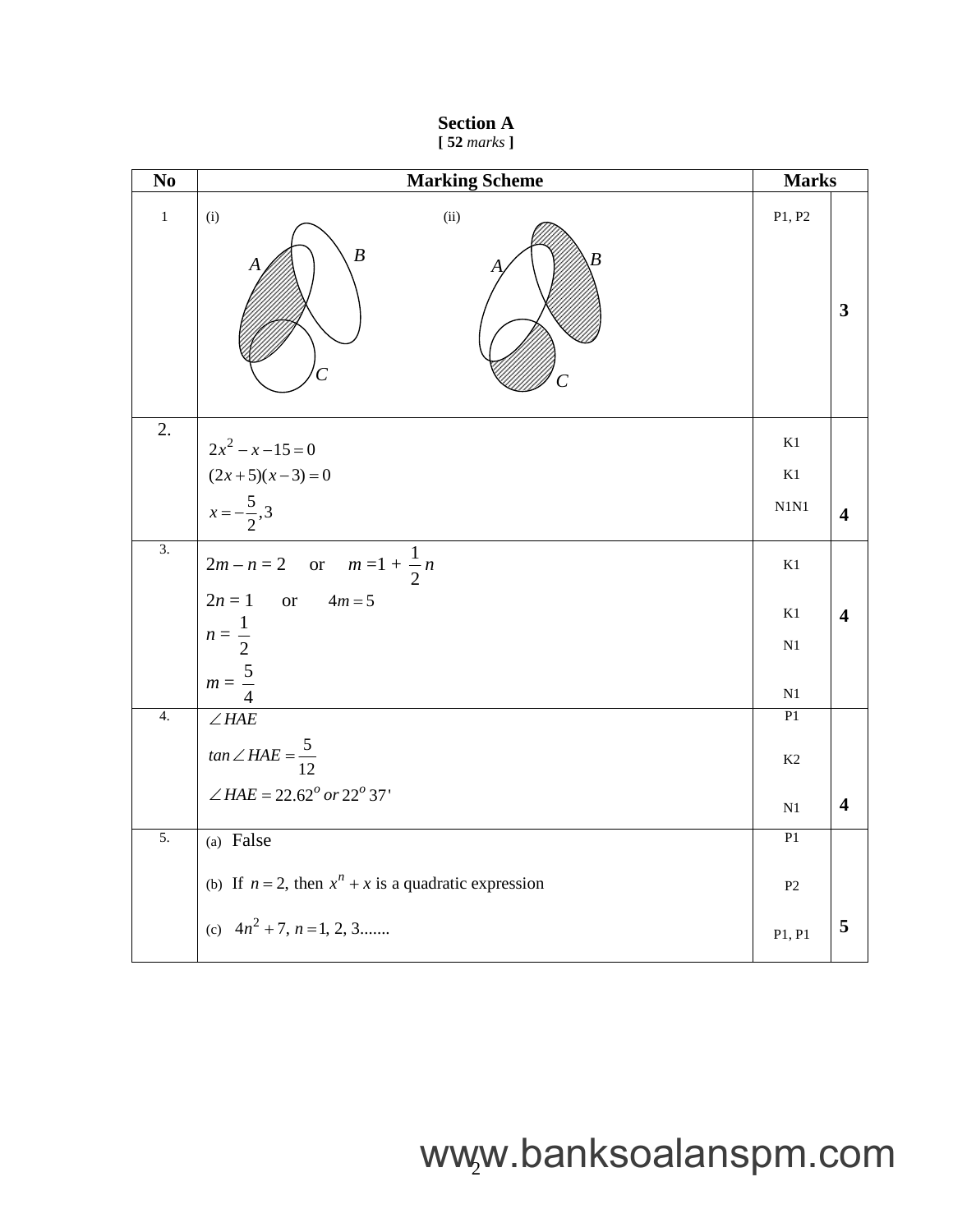| No               | <b>Marking Scheme</b>                                                                                                          | <b>Marks</b>   |   |
|------------------|--------------------------------------------------------------------------------------------------------------------------------|----------------|---|
| 6.               | $\frac{1}{2}$ × (32 + 48) × 15 × 16                                                                                            | K1             |   |
|                  | $\frac{22}{7}$ × 7 × 7 × 15                                                                                                    | K1             |   |
|                  | $\frac{1}{2}$ x (32 + 48) x 15 x 16 - $\frac{22}{7}$ x 7 x 7 x 15                                                              | K1             |   |
|                  | 7290                                                                                                                           | N <sub>1</sub> | 4 |
| $\overline{7}$ . | ( <i>a</i> ) $x = 6$                                                                                                           | P <sub>1</sub> |   |
|                  | (b) $P(0,3)$                                                                                                                   | P <sub>1</sub> |   |
|                  | $m_{PO} = 1$                                                                                                                   | K1             |   |
|                  | $y = x + 3$                                                                                                                    | N1             |   |
|                  | $x = -3$                                                                                                                       | P <sub>1</sub> | 5 |
| 8.               | (a) $A^{-1} = \frac{1}{-4-(-6)} \begin{pmatrix} 4 & -2 \\ 3 & -1 \end{pmatrix}$                                                | K1             |   |
|                  | $=\frac{1}{2}\begin{pmatrix} 4 & -2 \\ 3 & -1 \end{pmatrix}$                                                                   | N1             |   |
|                  | $(b)\begin{pmatrix} -1 & 2 \\ -3 & 4 \end{pmatrix}\begin{pmatrix} r \\ s \end{pmatrix} = \begin{pmatrix} 6 \\ 8 \end{pmatrix}$ | P <sub>1</sub> |   |
|                  | $\binom{r}{s} = \frac{1}{2} \binom{4}{3} \begin{pmatrix} 6 \\ -1 \end{pmatrix}$                                                | K1             |   |
|                  | $r = 4$                                                                                                                        | N <sub>1</sub> |   |
|                  | $s = 5$                                                                                                                        | N <sub>1</sub> | 6 |
|                  | Note: $\binom{r}{s} = \binom{4}{5}$ accept for P1                                                                              |                |   |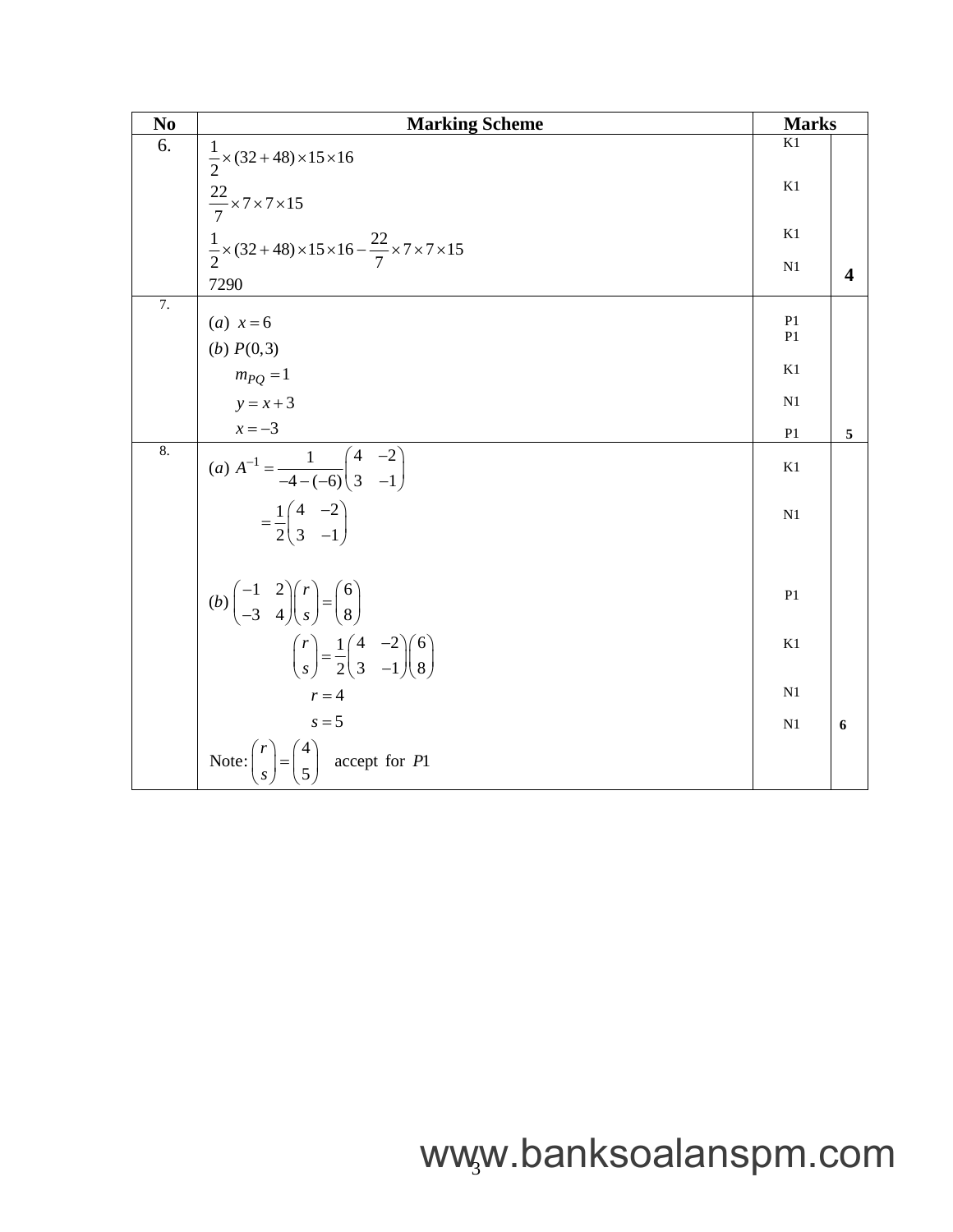| N <sub>0</sub> | <b>Marking Scheme</b>                                                                                                                                                                                     |                      |   |  |
|----------------|-----------------------------------------------------------------------------------------------------------------------------------------------------------------------------------------------------------|----------------------|---|--|
| 9.             |                                                                                                                                                                                                           |                      |   |  |
|                | (a) $\frac{180}{360} \times 2 \times \frac{22}{7} \times \frac{13}{2}$                                                                                                                                    | K1                   |   |  |
|                | $\frac{180}{360} \times 2 \times \frac{22}{7} \times \frac{13}{2} + 5 + 12$                                                                                                                               | K1                   |   |  |
|                | $37\frac{3}{7}$ or 37.43                                                                                                                                                                                  | N <sub>1</sub>       |   |  |
|                | (b) $\frac{180}{360} \times \frac{22}{7} \times \left(\frac{13}{2}\right)^2$ or $\frac{90}{360} \times \frac{22}{7} \times 5^2$<br>or $\frac{1}{2} \times 5 \times 7$ or $\frac{1}{2} \times 5 \times 12$ | K1                   |   |  |
|                | $\left(\frac{180}{360}\times\frac{22}{7}\times\left(\frac{13}{2}\right)^2+\frac{1}{2}\times5\times12\right)-\left(\frac{90}{360}\times\frac{22}{7}\times5^2+\frac{1}{2}\times5\times7\right)$             | K1                   |   |  |
|                | $=59\frac{1}{4}$ or 59.25                                                                                                                                                                                 | N1                   | 6 |  |
|                |                                                                                                                                                                                                           |                      |   |  |
|                |                                                                                                                                                                                                           |                      |   |  |
| 10             | (a) $\frac{18}{T} = 0.5$                                                                                                                                                                                  | K1                   |   |  |
|                | $T = 36$                                                                                                                                                                                                  | N <sub>1</sub>       |   |  |
|                | $(b)$ $\frac{1}{2} \times (x + 80) \times 18 = 855$                                                                                                                                                       |                      |   |  |
|                | $x=15$                                                                                                                                                                                                    | K <sub>2</sub><br>N1 |   |  |
| 11             |                                                                                                                                                                                                           | P <sub>1</sub>       | 5 |  |
|                | (a) $\frac{1}{12}$                                                                                                                                                                                        |                      |   |  |
|                | (b) $\frac{1}{6} \times \frac{2}{5} + \frac{3}{4} \times \frac{1}{10} + \frac{1}{12} \times \frac{1}{2}$                                                                                                  | K <sub>2</sub>       |   |  |
|                | $\frac{11}{60} *$                                                                                                                                                                                         | N <sub>1</sub>       |   |  |
|                | $1 - \frac{11}{60}$<br>(c)                                                                                                                                                                                | K1                   |   |  |
|                | $\frac{49}{60}$                                                                                                                                                                                           | N <sub>1</sub>       |   |  |
|                |                                                                                                                                                                                                           |                      | 6 |  |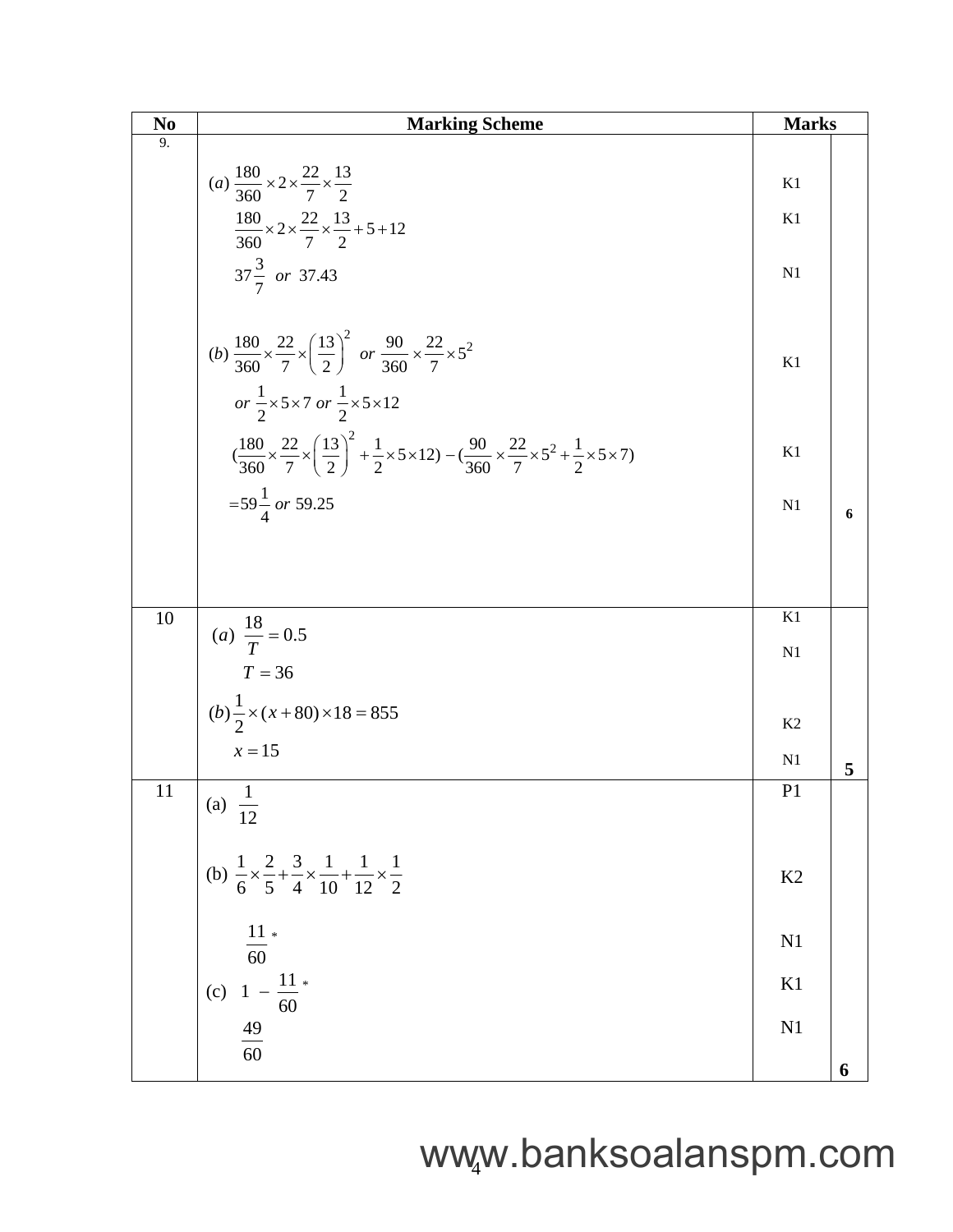| $\bf No$ | <b>Marking Scheme</b>                                                              |                                  |    |  |  |
|----------|------------------------------------------------------------------------------------|----------------------------------|----|--|--|
| 12       | 2.5<br>$-1.5$<br>$\boldsymbol{\chi}$<br>(a)                                        | K1K1                             |    |  |  |
|          | 10<br>$-6$<br>$\mathcal{Y}$                                                        |                                  |    |  |  |
|          |                                                                                    | P <sub>1</sub>                   |    |  |  |
|          | (b) Uniform scales $-4.5 \le x \le 4.5$ and $-30 \le y \le 30$                     |                                  |    |  |  |
|          | All 10 points plotted correctly.<br>Smooth curve and passed all 10 correct points. |                                  |    |  |  |
|          |                                                                                    |                                  |    |  |  |
|          | $y_{z,3}$<br>$y=-15/x$                                                             |                                  |    |  |  |
|          |                                                                                    |                                  |    |  |  |
|          |                                                                                    | P <sub>1</sub><br>P <sub>1</sub> |    |  |  |
|          | (c)<br>$x = -2.1 \pm 0.1$                                                          |                                  |    |  |  |
|          | $y = -10.3 \pm 0.5$                                                                |                                  |    |  |  |
|          | (d) $y = -3x + 5$                                                                  | K1                               |    |  |  |
|          | Straight line $y = -3x + 5$ drawn                                                  | K1<br>N1N1                       |    |  |  |
|          | $x = -1.6 \pm 0.1$ , $3.2 \pm 0.1$                                                 |                                  |    |  |  |
|          |                                                                                    |                                  | 12 |  |  |
| 13       | $(a)$ (i)<br>(1, 6)                                                                | P <sub>1</sub><br>P <sub>2</sub> |    |  |  |
|          | (6, 1)<br>(ii)                                                                     |                                  |    |  |  |
|          | (b) (i) <b>K</b> : rotation $90^\circ$ anticlockwise by the centre (3,4)           | P <sub>3</sub>                   |    |  |  |
|          | (ii) <b>J</b> :enlargement at centre $P$ or (6,3) and scale factor 2               | P <sub>3</sub>                   |    |  |  |
|          | (c) $A + 78 = 2^2 \times A$                                                        | K2                               |    |  |  |
|          | $A = 26$ cm <sup>2</sup>                                                           | N1                               |    |  |  |
|          |                                                                                    |                                  | 12 |  |  |
|          |                                                                                    |                                  |    |  |  |
|          |                                                                                    |                                  |    |  |  |
|          |                                                                                    |                                  |    |  |  |
|          |                                                                                    |                                  |    |  |  |
|          |                                                                                    |                                  |    |  |  |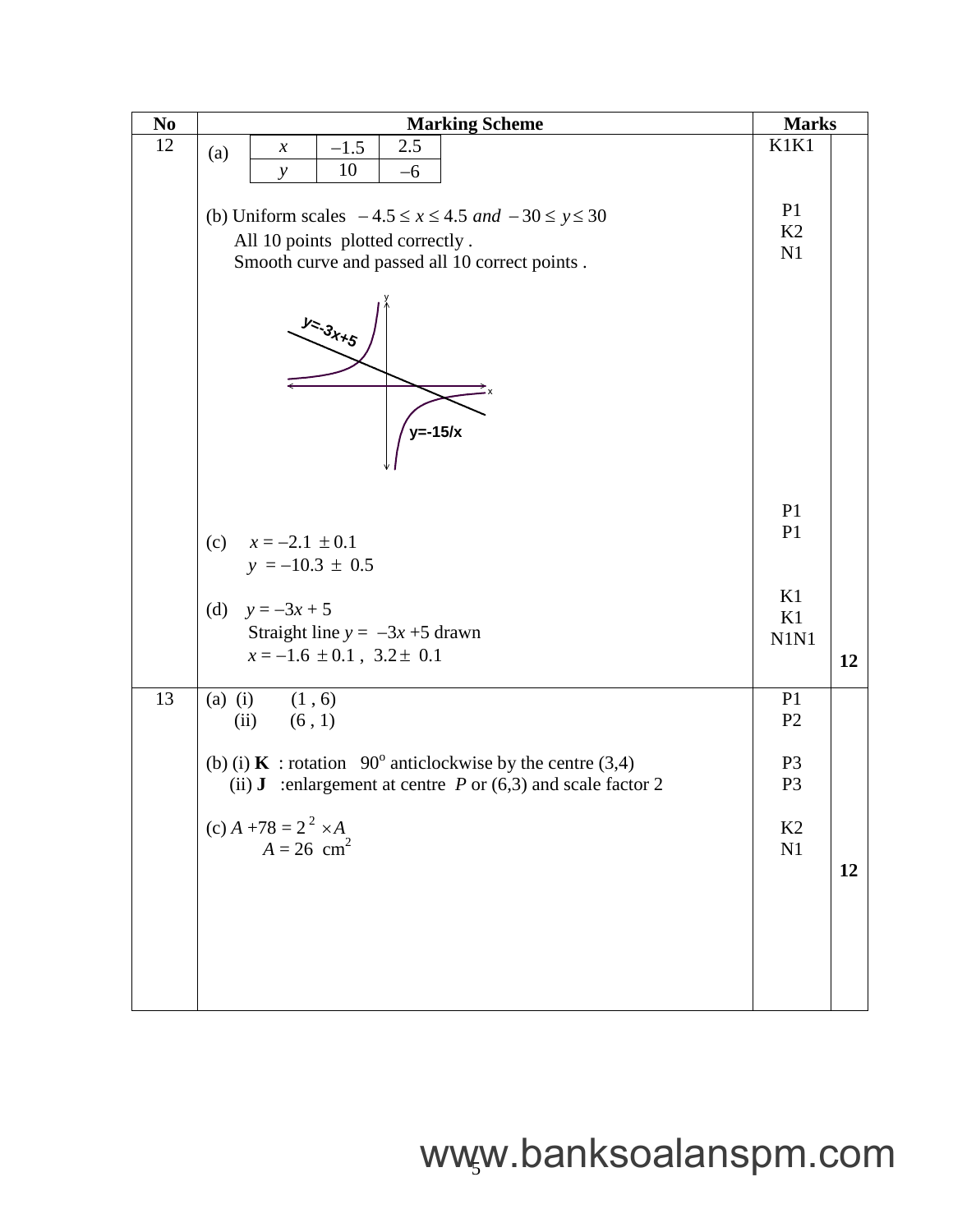| N <sub>0</sub> | <b>Marking Scheme</b>                             |                            |                                                                                                            |                | <b>Marks</b> |  |
|----------------|---------------------------------------------------|----------------------------|------------------------------------------------------------------------------------------------------------|----------------|--------------|--|
| 14             | (a)                                               |                            |                                                                                                            |                |              |  |
|                | Time(minutes)                                     | Frequency                  | Midpoints                                                                                                  |                |              |  |
|                | (i)                                               | (ii)                       | (iii)                                                                                                      |                |              |  |
|                | $\frac{35-39}{ }$                                 | $\overline{2}$             | 37                                                                                                         |                |              |  |
|                | $40 - 44$                                         | 3                          | 42                                                                                                         |                |              |  |
|                | $45 - 49$                                         | $\overline{4}$             | 47                                                                                                         |                |              |  |
|                | $50 - 54$                                         | $\overline{7}$             | 52                                                                                                         |                |              |  |
|                | $55 - 59$                                         | 6                          | 57                                                                                                         |                |              |  |
|                | $60 - 64$                                         | $\overline{4}$             | 62                                                                                                         |                |              |  |
|                | $65 - 69$                                         | 3                          | 67                                                                                                         |                |              |  |
|                | $70 - 74$                                         | $\mathbf{1}$               | 72                                                                                                         |                |              |  |
|                |                                                   |                            |                                                                                                            | P <sub>1</sub> |              |  |
|                | (i)                                               | all class interval correct |                                                                                                            | P <sub>1</sub> |              |  |
|                | (ii)                                              | all frequencies correct    |                                                                                                            | P <sub>1</sub> |              |  |
|                | (iii)                                             | all midpoints correct      |                                                                                                            |                |              |  |
|                | (i) $50 - 54$<br>(b).                             |                            |                                                                                                            | P <sub>1</sub> |              |  |
|                |                                                   |                            |                                                                                                            |                |              |  |
|                |                                                   |                            | (ii) $\frac{2(37) + 3(42) + 4(47) + 7(52) + 6(57) + 4(62) + 3(67) + 1(72)}{2 + 3 + 4 + 7 + 6 + 4 + 3 + 1}$ | K2             |              |  |
|                | 53.83                                             |                            |                                                                                                            | N1             |              |  |
|                | (c)                                               |                            |                                                                                                            |                |              |  |
|                | Uniform scale on the x-axis and on the $y - axis$ |                            |                                                                                                            |                |              |  |
|                | Mid - points on horizontal axis                   |                            |                                                                                                            |                |              |  |
|                | 8 points plotted corecctly                        |                            |                                                                                                            |                |              |  |
|                |                                                   |                            | points (32,0) and (76,0) plotted correctly                                                                 | K1<br>K1       |              |  |
|                | $\bullet$                                         |                            | frequency polygon pass through all 8 points correctly, (32,0)                                              | N1             |              |  |
|                | and $(76,0)$                                      | frequency                  |                                                                                                            |                |              |  |
|                |                                                   |                            |                                                                                                            |                |              |  |
|                |                                                   |                            |                                                                                                            |                |              |  |
|                |                                                   | 7                          |                                                                                                            |                |              |  |
|                |                                                   | 5                          |                                                                                                            |                |              |  |
|                |                                                   |                            |                                                                                                            |                |              |  |
|                |                                                   | 3                          |                                                                                                            |                |              |  |
|                |                                                   | $\mathbf{2}$               |                                                                                                            |                |              |  |
|                |                                                   | 1                          |                                                                                                            |                |              |  |
|                |                                                   |                            | midpoint<br>32 37 42 47 52 57 62 67 72 77                                                                  |                |              |  |
|                |                                                   |                            |                                                                                                            |                | 12           |  |
|                |                                                   |                            |                                                                                                            |                |              |  |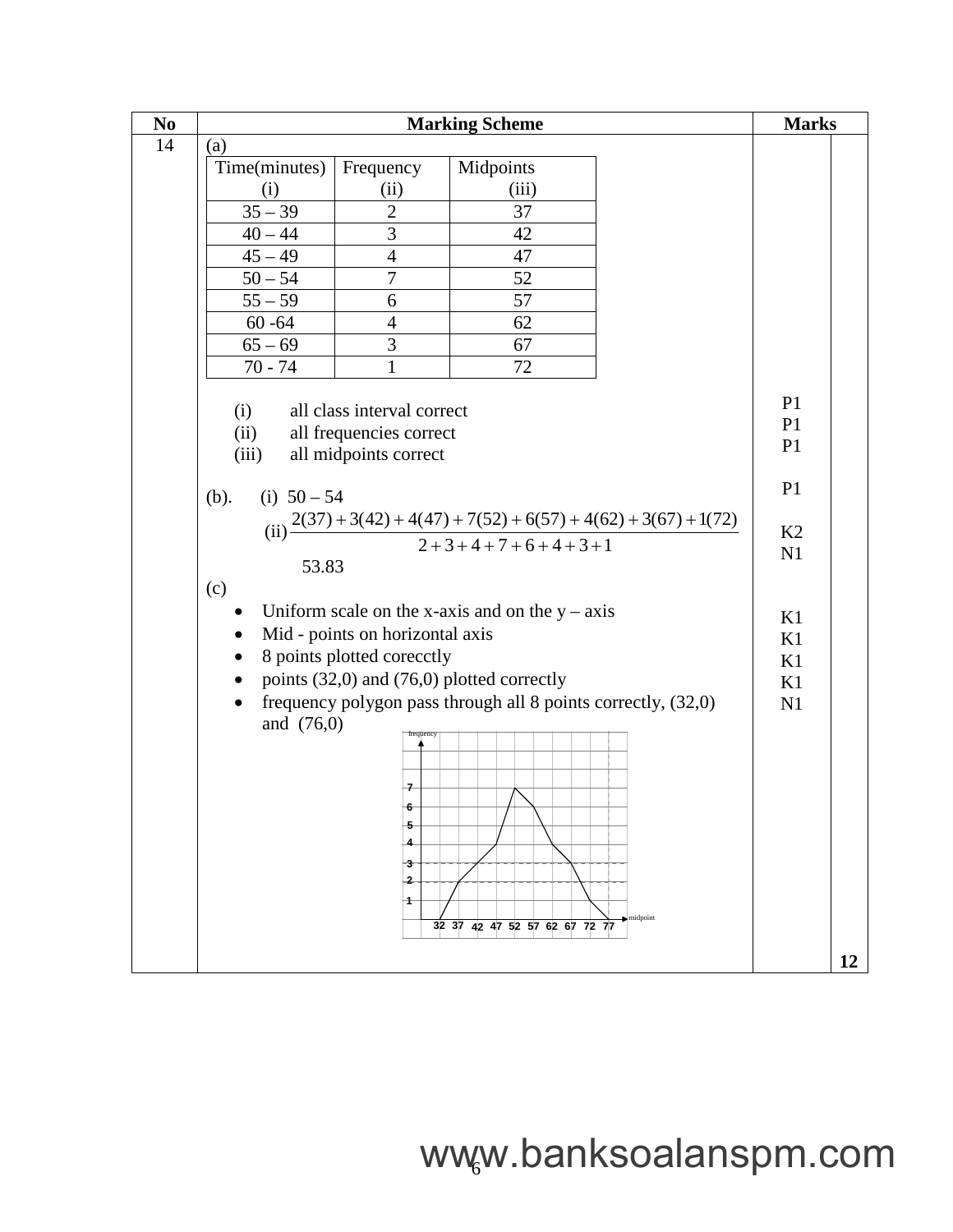